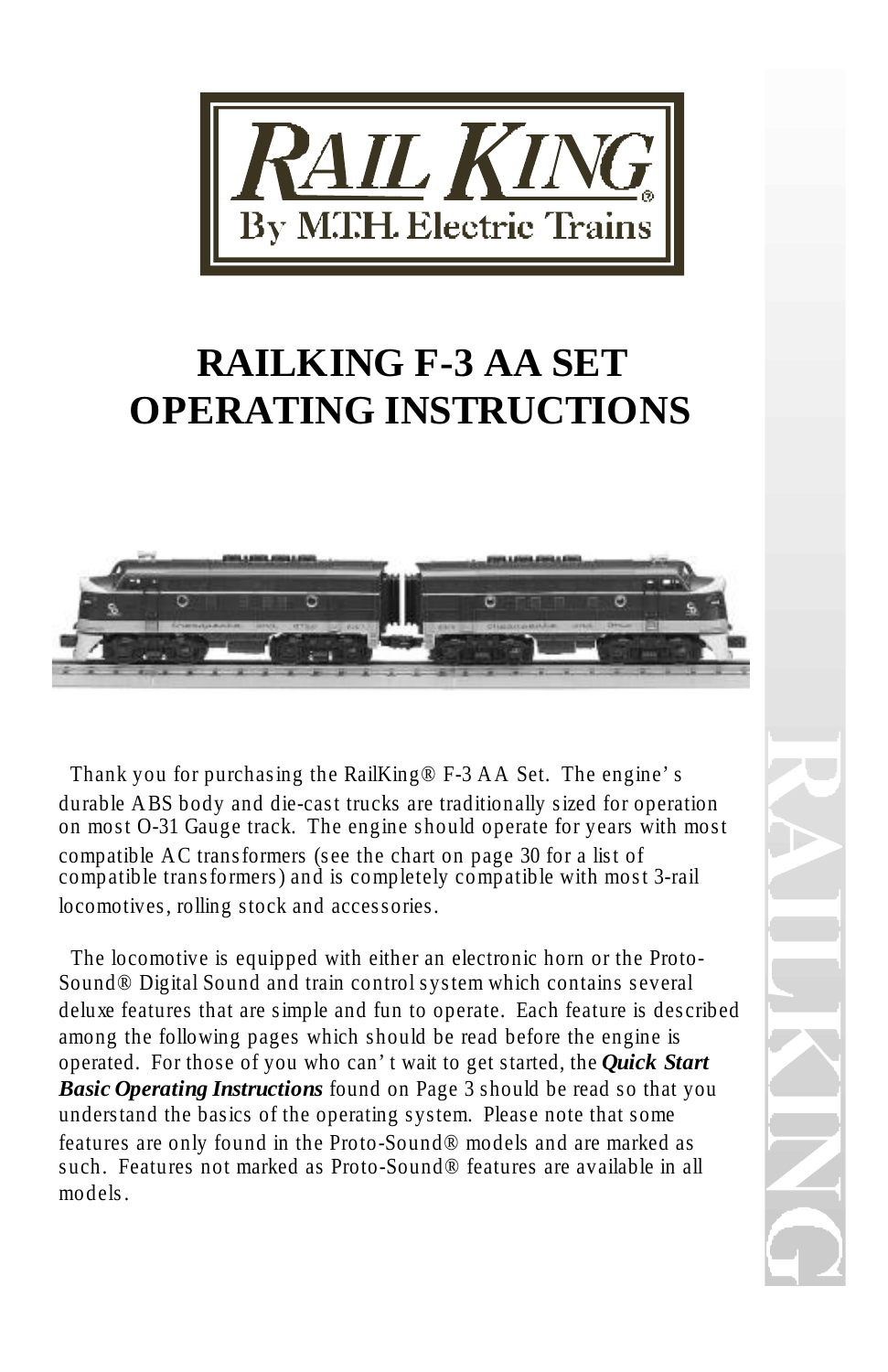## **Table Of Contents**

| <b>OUICK START - BASIC OPERATION</b>                          | 3              |
|---------------------------------------------------------------|----------------|
| <b>PROTO-SOUND® OPERATING INSTRUCTIONS</b>                    | $\overline{4}$ |
| Proto-Sound® DCRU® Reverse Unit Operation (All 3-Rail Models) | $\overline{4}$ |
| Horn Operation                                                | 5              |
| <b>Bell Operation</b>                                         | 5              |
| <b>Cab Chatter Sounds</b>                                     | 6              |
| Squeaking Brake Sounds                                        | $\overline{7}$ |
| Tips On Using Squeaking Brakes                                | $\overline{7}$ |
| Self-Charging Battery Backup System                           | 8              |
| Replacing the Battery                                         | 8              |
| Passenger Station Announcements-Quick Overview                | 9              |
| Activating Passenger Station Announcements (PFA)              | 11             |
| Tips On Using The Passenger Station Announcements             | 14             |
| <b>SPECIAL REVERSE UNIT OPTIONS</b>                           | 15             |
| Locking The Engine Into Forward or Reverse                    | 15             |
| Unlocking The Engine                                          | 15             |
| Locking The Engine Into Neutral                               | 15             |
| Manually Adjusting The Proto-Sound® Volume                    | 16             |
| USING RESET TO PROGRAM PROTO-SOUND® FEATURES                  | 17             |
| <b>Entering RESET Options</b>                                 | 17             |
| Setting The Engine Volume                                     | 18             |
| Programming For Squeaking Brake Operation                     | 18             |
| Programming For Horn In Neutral Operation                     | 19             |
| Programming For ProtoCoupler™Operation                        | 19             |
| Programming For PFA Operation                                 | 20             |
| Resetting All Proto-Sound® Options To Factory Defaults        | 21             |
| Programming For Cab Chatter Sounds                            | 21             |
| OIL & LUBRICATION INSTRUCTIONS                                | 22             |
| <b>TRACTION TIRE REPLACEMENT INSTRUCTIONS</b>                 | 23             |
| <b>LIGHT BULB REMOVAL &amp; REPLACEMENT</b>                   | 24             |
| <b>TROUBLE SHOOTING PROTO-SOUND® PROBLEMS</b>                 | 25             |
| Proto-Sound <sup>®</sup> RESET Feature Chart                  | 29             |
| Transformer Wiring Chart                                      | 30             |
| <b>O-31 OPERATION</b>                                         | 31             |
| <b>SERVICE AND WARRANTY INFORMATION</b>                       | 32             |
| <b>HOW TO GET SERVICE</b>                                     | 32             |
| <b>LIMITED ONE YEAR WARRANTY</b>                              | 32             |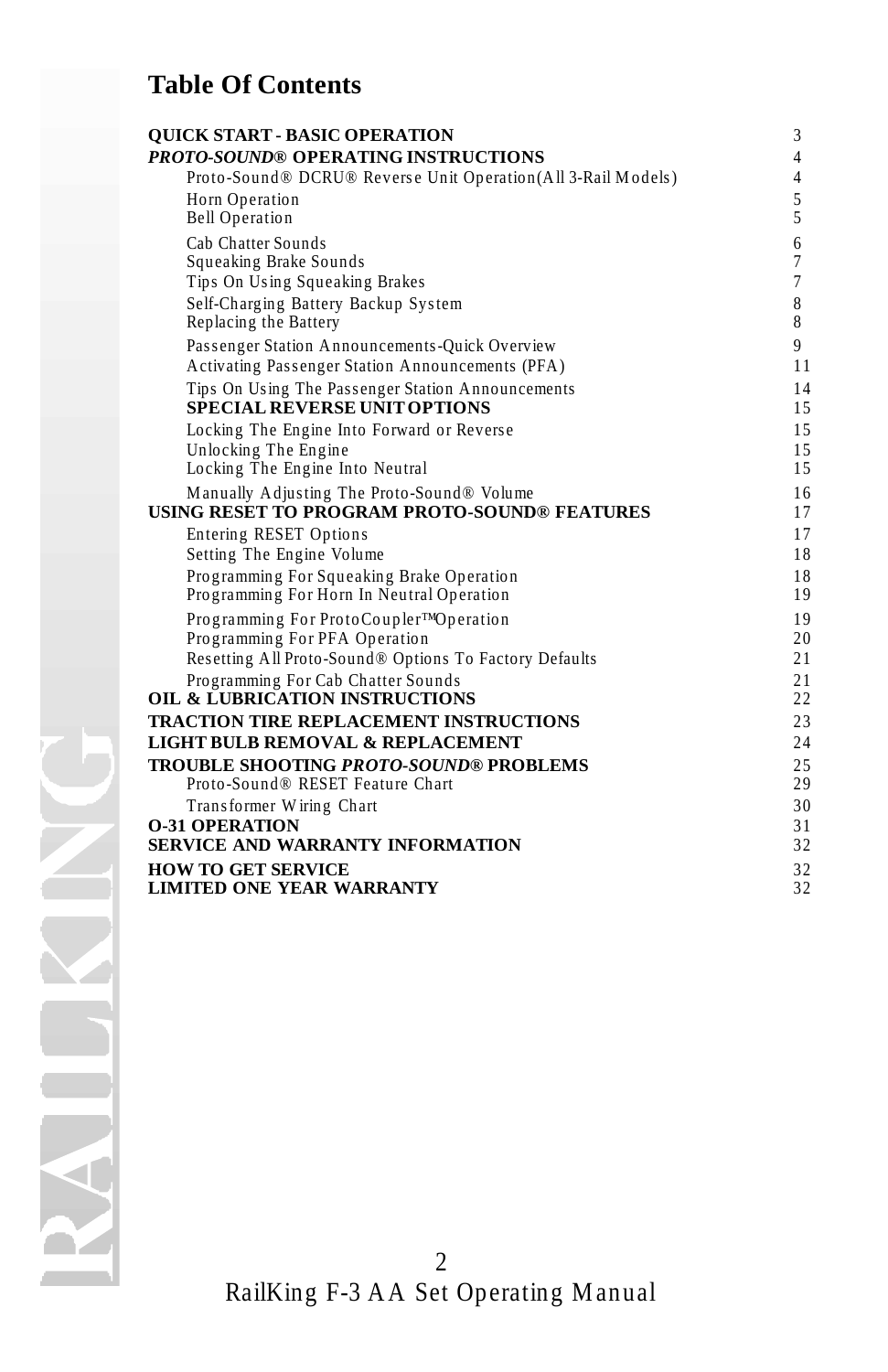# **QUICK START - BASIC OPERATION**

The RailKing F-3 AA Set contains state-of-the art electronics with several built-in automatic features for incredibly realistic operation. Despite these advanced features, the F-3 AA Set is easy to operate with any compatible standard AC transformer (see the compatibility chart on page 32).

 All models are controlled by a Proto-Sound® DCRU® electronic reverse unit. The reverse unit operates in the same manner that all reverse units function by using forward, neutral and reverse states that are entered each time the throttle is turned on and off or by using the transformer direction switch (if so equipped). See Fig. 1 for the location of the lock-out switch.

 The reverse unit is designed to ignore dirty track, dead spots on switches or minor short circuits without disrupting the engine operation, even at slow, prototypical speeds. Once the engine is placed on the track, the throttle on the transformer can be advanced. You will see that only the engine's lights come on and that only two dings of the Proto-Sound® bell occur followed by the diesel start-up



*Figure 1: Lock-Out Switch Location*

sounds (on Proto-Sound® equipped 3-rail models). The engine does not run. This is known as the RESET state (see Fig. 2) and is explained in more



*Figure 2: DCRU™ Cycle Phases*

detail beginning on Page 4. The Proto-Sound® DCRU® will not power the motors until the throttle is turned OFF and then ON again. At this point, the engine will now function just like any other electronic or mechanical E-unit. On Proto-Sound® equipped

engines, the diesel engine sounds will change in volume as the engine begins to move. The horn can be activated by pressing the whistle button on the transformer just as any horn would be activated. See the sections later in this guide, beginning on page 5, for more information on activating the horn and bell sounds.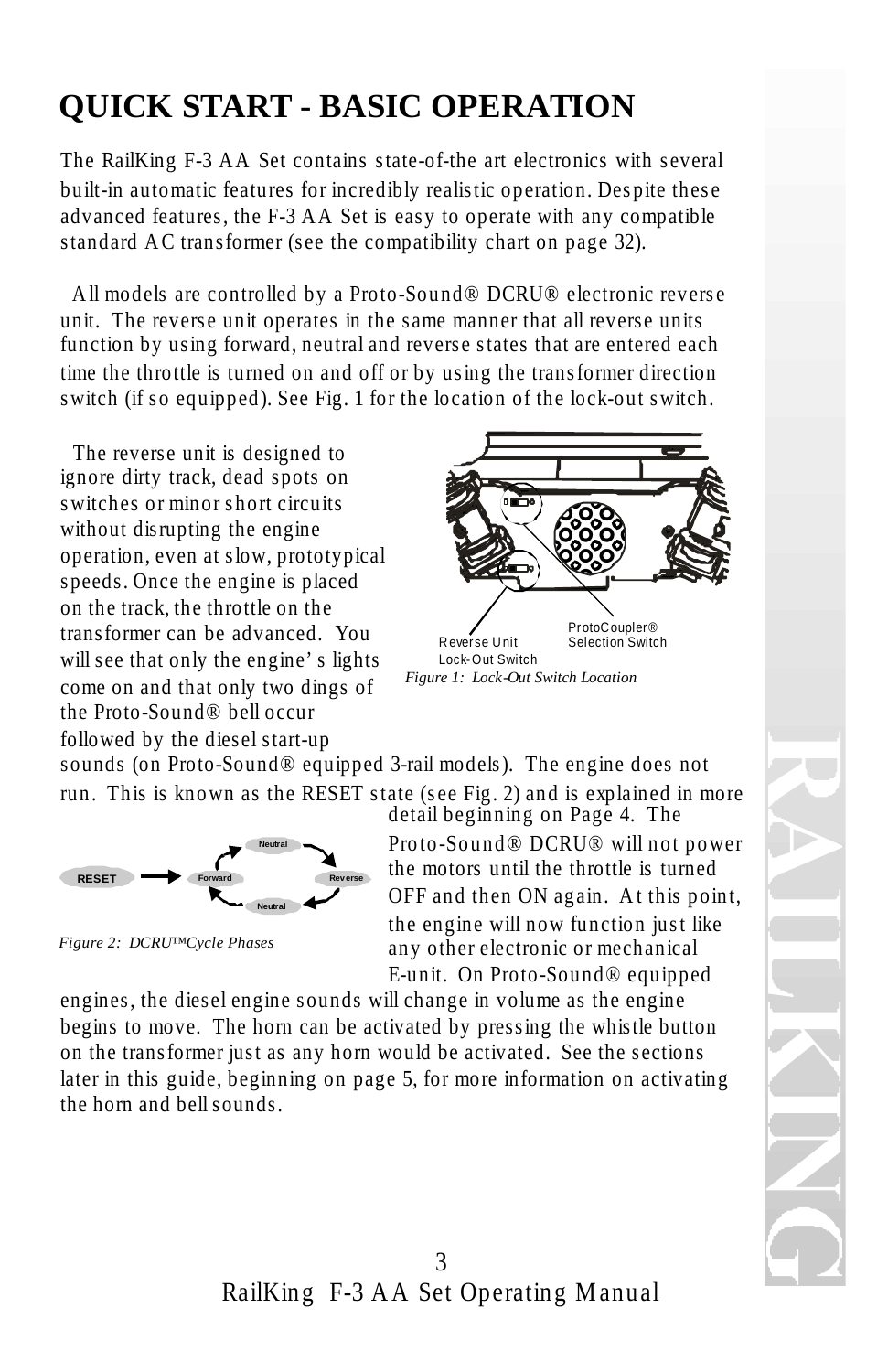## *PROTO-SOUND***® OPERATING INSTRUCTIONS**

 The MTH Proto-Sound® digital sound and train control system provides the operator with unprecedented realistic operation on your model railroad. In addition to actual diesel engine, CD-equivalent 16-bit digital sounds, you get the following features:

1. <sup>∗</sup> **Built-In Proto-Sound® DCRU® Reverse Unit \* Authentic Diesel Engine Horn Sound \* Authentic Diesel Engine Bell Sound \* Squeaking Brake Sound \* Passenger Station Announcements \* Self-Charging Battery Back-Up System With Automatic Battery Shut-Off \* Remotely Controlled Reverse Unit Lock-Out \* Remotely Adjustable Diesel Engine Volume \* Authentic Diesel Engine Start Up & Shut Down Sounds \* Random Selection of Four "Cab Chatter" Radio Transmission Sound Clips \*** 

 Each feature is described among the following pages. Though the system is easy to use, we encourage you to read the instructions thoroughly.

#### **Proto-Sound® DCRU® REVERSE UNIT**

 As mentioned in the Basic Operating section, the engine is controlled by a Proto-Sound® DCRU® reverse unit that contains the standard forward-neutral-reverse states found on most reverse units. However, as described earlier, when power is first applied to the track, the reverse unit begins in RESET or what seems like a neutral state. Power must be interrupted again to get the locomotive to enter the forward state. It is this first RESET state that gives Proto-Sound® its unique, remote controlled functions. The system will enter RESET whenever power to the track is off for three or more seconds. NEUTRAL will be referred to as the state between Forward and Reverse.

 Proto-Sound® is equipped with a microprocessor, that, depending on the amount of memory it is allotted, allows the user to utilize several remotely activated functions. In the simplest terms, Proto-Sound® has its own "Computer" controlling these functions. In order to access many of these remotely controlled functions, the user must be in the RESET state to do so. RESET is entered anytime power to the locomotive has been off for more than 3 to 5 seconds. When the engine first enters RESET, the microprocessor initiates a system check to determine if the system, transformer and engine are operating correctly. This takes approximately 5 seconds during which you will hear the engine's startup sounds begin. In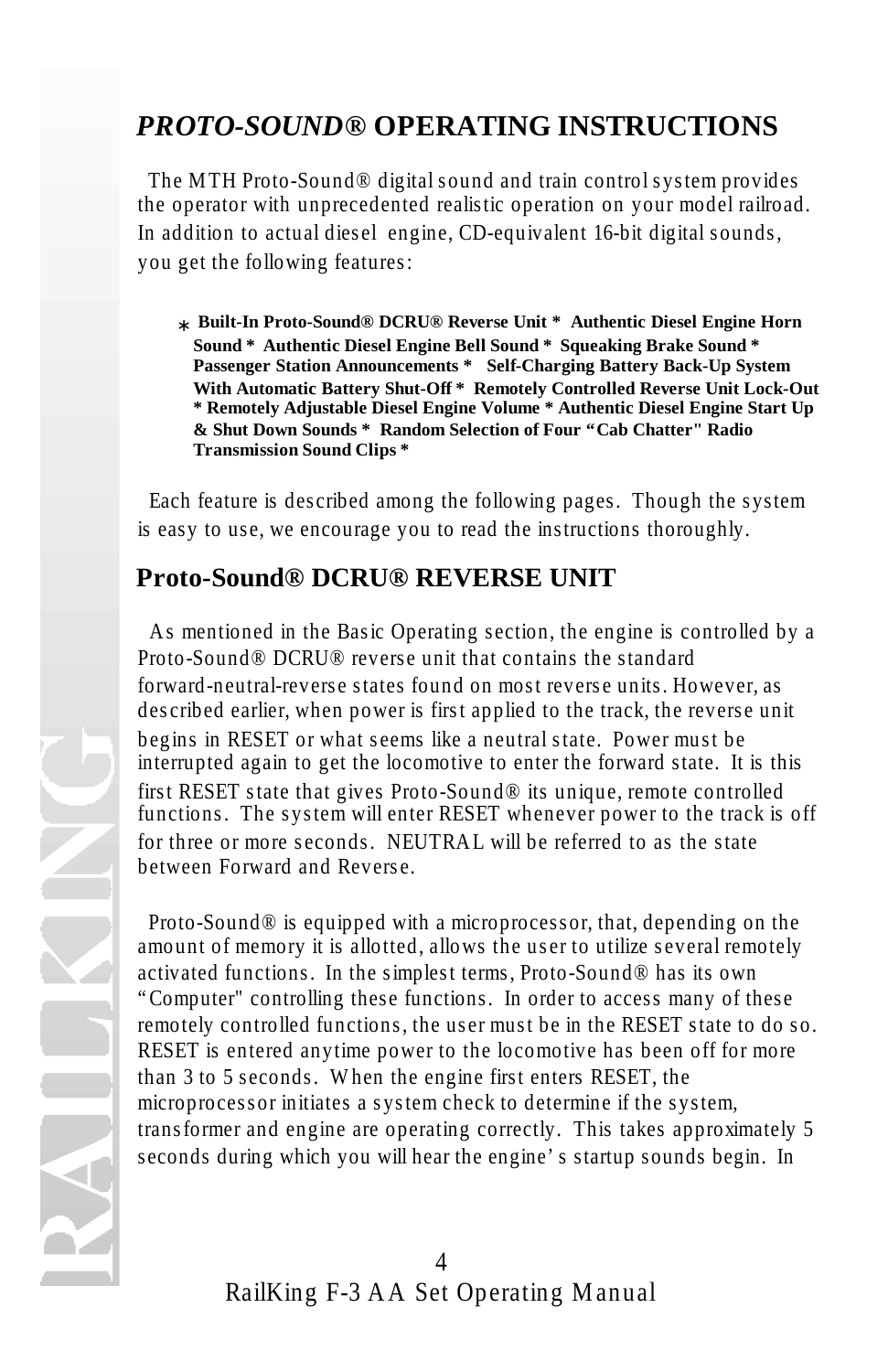order for Proto-Sound® to properly initiate the system check, do not advance the transform er throttle past 10 volts when you first enter RESET, wait for the diesel startup sounds to begin and then slowly turn the transformer throttle to the off position and then back on again to enter the forward phase. Interrupting the power too quickly may cause the system to re-enter RESET (signaled by two dings of the bell). Should this happen, wait longer before interrupting the power to enter the Forward phase.

 Proto-Sound® comes with several programmable functions, including Engine Volume Adjustment, Separate Bell Button Operation (pre-programmed at the factory), Cab Chatter On/Off Control, and Horn-In-Neutral Operation. Each of these features are described in more detail later. You will notice that when in RESET, your engine will not respond to the whistle button with a horn blast or continuous bell ringing. In fact, when in RESET and the whistle button is depressed, only one single bell chime will be heard each time the whistle button is pressed. If you don't want to configure or change your locomotive using any of these programmable features, simply leave RESET and wait 5 seconds before interrupting the power to put the engine in forward. After you leave RESET, your engine will operate normally in all the direction states of forward, neutral and reverse.

#### **HORN OPERATION**

 Your RailKing F-3 AA Set Proto-Sound® equipped engine is equipped with a digital recording of a diesel horn. The horn sound can be activated anytime the engine is in forward or reverse by pressing the whistle button on your transformer. The horn will continue to blow as long as the whistle button is depressed. The horn will not function in RESET and must be configured through a RESET option to allow the horn to work when the engine is in neutral. See page 19 for information on horn programming in the *Using RESET To Program Proto-Sound®* section of this manual.

#### **BELL OPERATION**

 Your RailKing F-3 AA Set Proto-Sound® equipped engine is equipped with a digital recording of an actual diesel bell. Unlike previous versions of Proto-Sound®, the bell can be turned on or off with any separate bell button, like the Lionel® Railsounds® No. 5906 Bell Button, by simply pushing the button. If you don't have a separate bell button, the bell can be controlled through your transformer's whistle button whenever the engine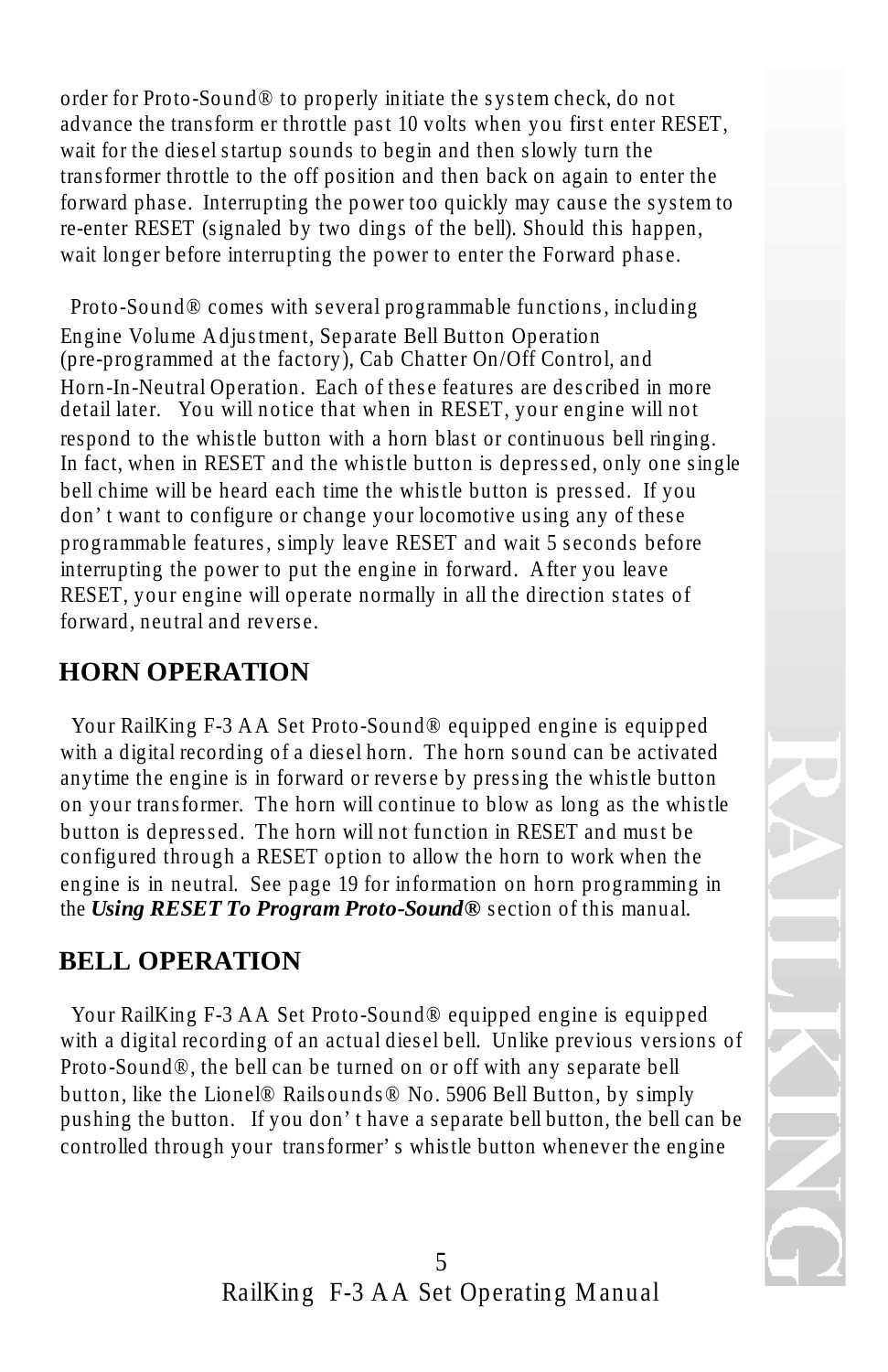is in NEUTRAL. The bell will never ring continuously in RESET (Remember NEUTRAL is the state between Forward and Reverse). Once the bell is turned on, it will continue to ring when the engine is cycled into forward or reverse until you press the bell button or re-enter NEUTRAL and turn the bell off with the whistle button.

 To turn the bell on using the transformer's whistle button, turn on power to the track and cycle the engine into NEUTRAL. Turn the throttle to 8 volts or less and press the whistle button. The bell should begin chiming. To turn the bell off, press the whistle button again. If you want to keep the bell on while running the engine, simply interrupt the power with the transformer throttle or the transformer directional switch and enter forward or reverse.

## **DIESEL CAB CHATTER SOUNDS**

 Whenever your diesel locomotive is parked in Neutral, randomly played "Cab Chatter" sound effects will occur every 2 to 30 seconds. There are a total of four of these Cab Chatter sequences that capture authentic radio transmissions between dispatcher and engineer. They are designed to play at random intervals to eliminate repetitive and boring sequences though there is no guarantee that you won't hear the same message repeated two or more times.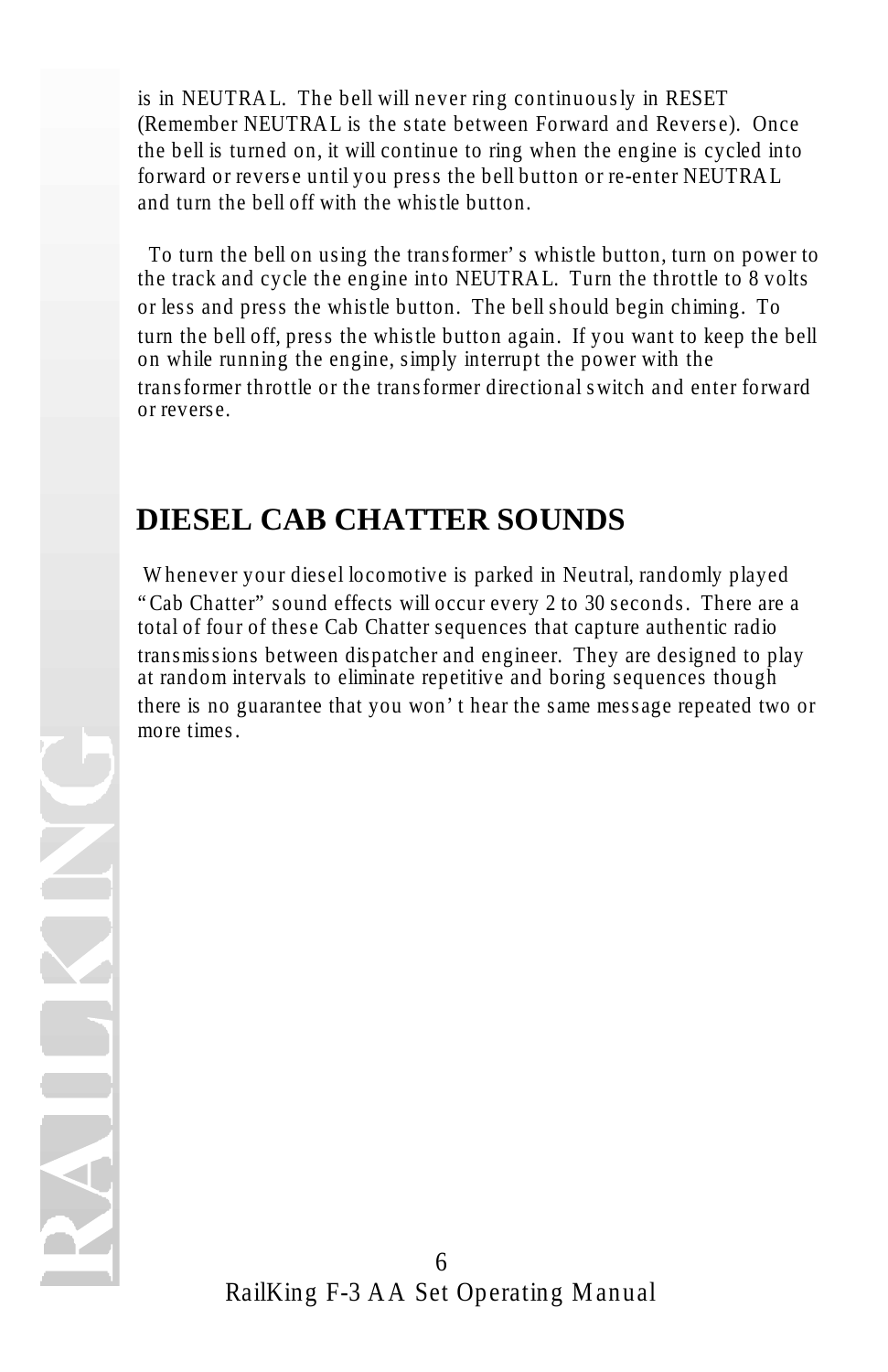### **SQUEAKING BRAKE SOUNDS**

 Proto-Sound® equipped engines feature the ability to play the sound of squeaking brakes whenever your engine slows in speed. There are two settings for activating the squeaking brake sounds. The default setting allows the brake sounds to play while the engine is in forward or reverse and the transformer throttle is lowered from a high setting to a low setting

(14 volts to 8 volts or less). The second setting requires that a bell button be used to "arm" the brake feature and is explained in more detail in the



"Activating Passenger Station Announcements" section found later in this manual. The sound itself is a stored record on the Proto-Sound® software chip and will always play the same brake sound for the same three second length each time the voltage is reduced from high to low. Some practice may be required to synchronize the playing of the brake sounds with the movement of the engine. It is not uncommon for the engine to stop before the brake sound is completed. Operators will find that by coordinating the movement of the throttle setting from 8 volts to off will allow the engine to maintain its movement while the brake sounds play. *Note: The brake sounds will not be heard if the transformer throttle is not set above 14 volts and/or not reduced below 8 volts.*

#### **TIPS ON USING THE SQUEAKING BRAKE FEATURE**

 Users will find the squeaking brake feature to be a very realistic way to simulate the sound of an engine slowing down for curves, crossings or coming to a stop at a station, side track or switch yard. However, you may find that your engine continues to play the brake sounds once your engine comes to a stop, or that the sounds stop before the engine comes to a complete halt. For

example, if you simply run the engine and turn the throttle off quickly, the brake sounds will likely continue playing even though the engine has come to a complete stop.

This effect can be eliminated by simply practicing with the brake feature. In no time, you will quickly learn how to "feather" the throttle to keep the engine moving while the brake sounds play and then turning the throttle off just as the sounds stop.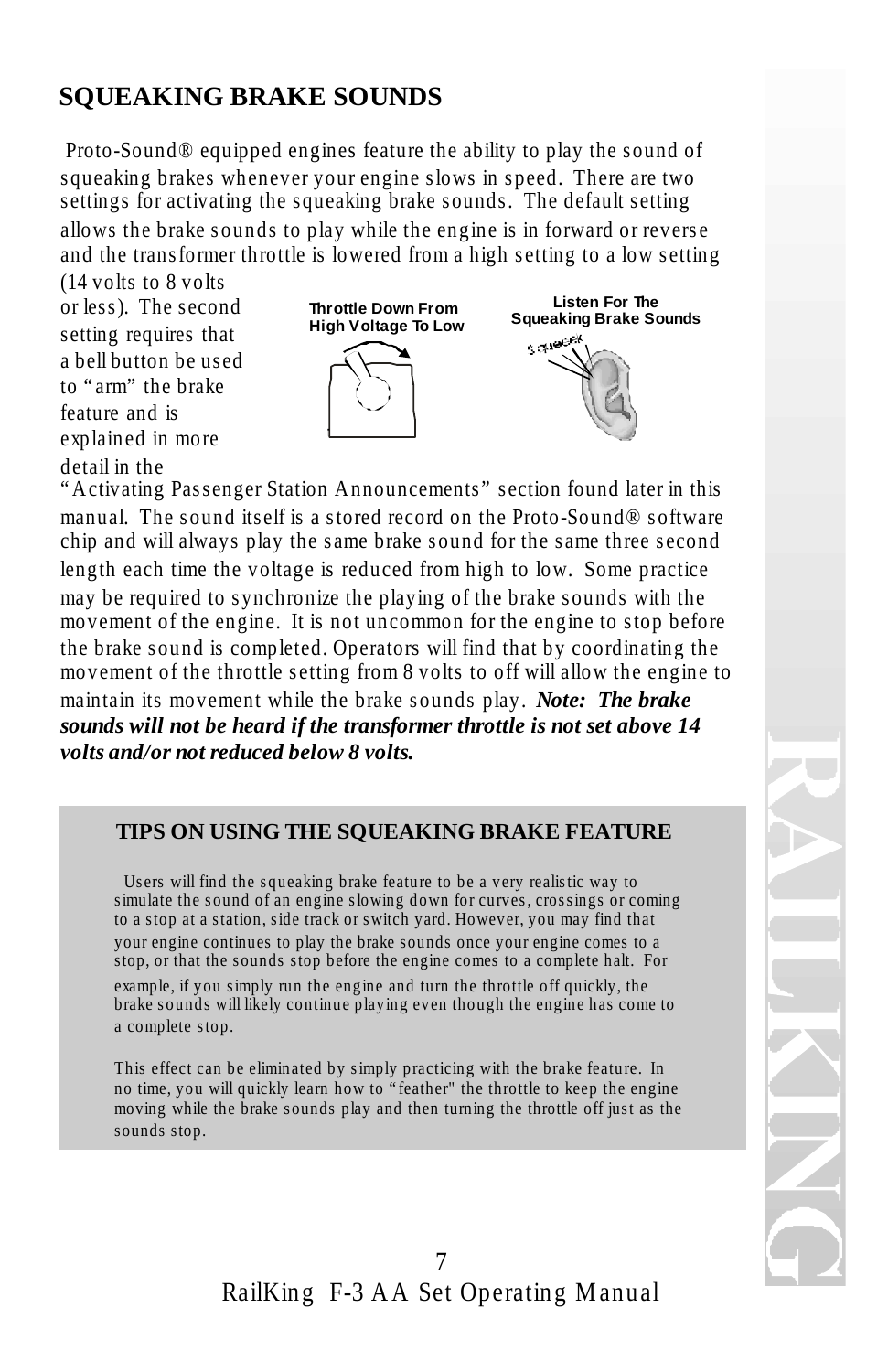## **SELF-CHARGING BATTERY BACKUP SYSTEM**

Proto-Sound® state-of-the-art design includes a self-charging battery backup system for improved perform ance at any speed. The battery ensures that power to the sound system will remain on during directional changes, while setting RESET options or when traveling over spots of dirty track and switches. The self-recharging battery backup system is automatically turned on or off whenever track power is turned on or off.

Proto-Sound® contains a warning alarm if the battery backup system fails to automatically disengage when track power is turned off. Should the backup system fail, you will hear a repeating horn blast indicating that this has occurred. Should this happen, unplug the battery from the Proto-Sound® module (to prevent the battery from being run down) and contact MTH for instructions on returning the train for repair.

### **REPLACING THE PROTO-SOUND® BATTERY**

 The Proto-Sound® battery is a special NiCad 7-cell, 8.4v battery -NOT the 6-cell, 7.2v battery found in most convenience stores. The 6-cell NiCad is NOT recommended for use with Proto-Sound® applications. The battery is continually charged from the track when power is applied and should last for up to five years. In addition, the NiCad battery is a dry battery and should not leak or cause any damage to your locom otive during its lifetime.

If you notice that the sounds seem distorted or garbled at low voltages or become silent when power from the transformer is shut off, the battery may be going bad. Before replacing the battery, you should put the engine in NEUTRAL and leave the transformer throttle set at about 12 volts for 15 minutes. This should temporarily recharge the battery. If the garbled or distorted sounds are reduced, then your battery charge has worn down. You can give your battery a full charge by leaving the engine ON in the NEUTRAL position and the transformer throttle set at about 12 volts for 6 hours.

If you need to replace the battery, they are available from MTH Proto-Sound® Electronics at 7020 Columbia Gateway Drive, Columbia, MD 21046-1532. A standard 9v alkaline battery can be substituted as a temporary fix, but, since alkaline batteries can't take a charge, it will eventually wear down.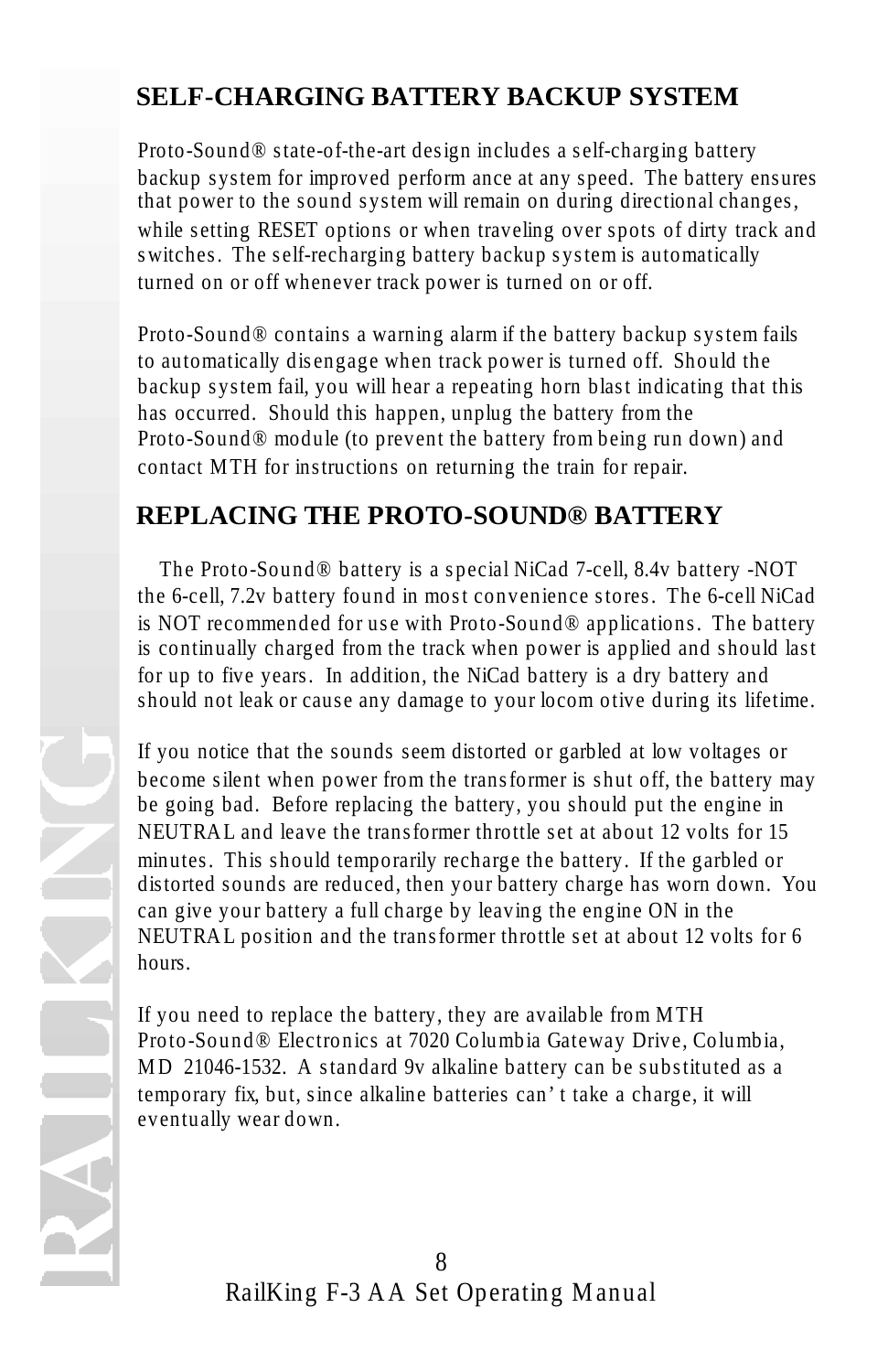# **Operating Proto-Sound® Passenger Station Sound Effects**

## *Passenger Station Announcements (PFA)*

Proto-Sound® is equipped with operator controlled Passenger Station Sounds, referred to as PFA. The PFA sequence is designed to simulate the arrival, disembarking, embarking and departure of a passenger train in a Passenger Station. This easy-to-use feature allows you to play digitally recorded sounds of Passenger Station sounds while your engine is parked in the Neutral State. No additional wires or modifications are needed to enjoy these amazing sound effects. The sounds themselves are randomly "shuffled" by the Proto-Sound® computer. This gives the system the ability to play the various sounds in a different order each time PFA is enabled.

### *Activating Passenger Sounds- Quick Overview*



Your train is now ready for you to play the PFA.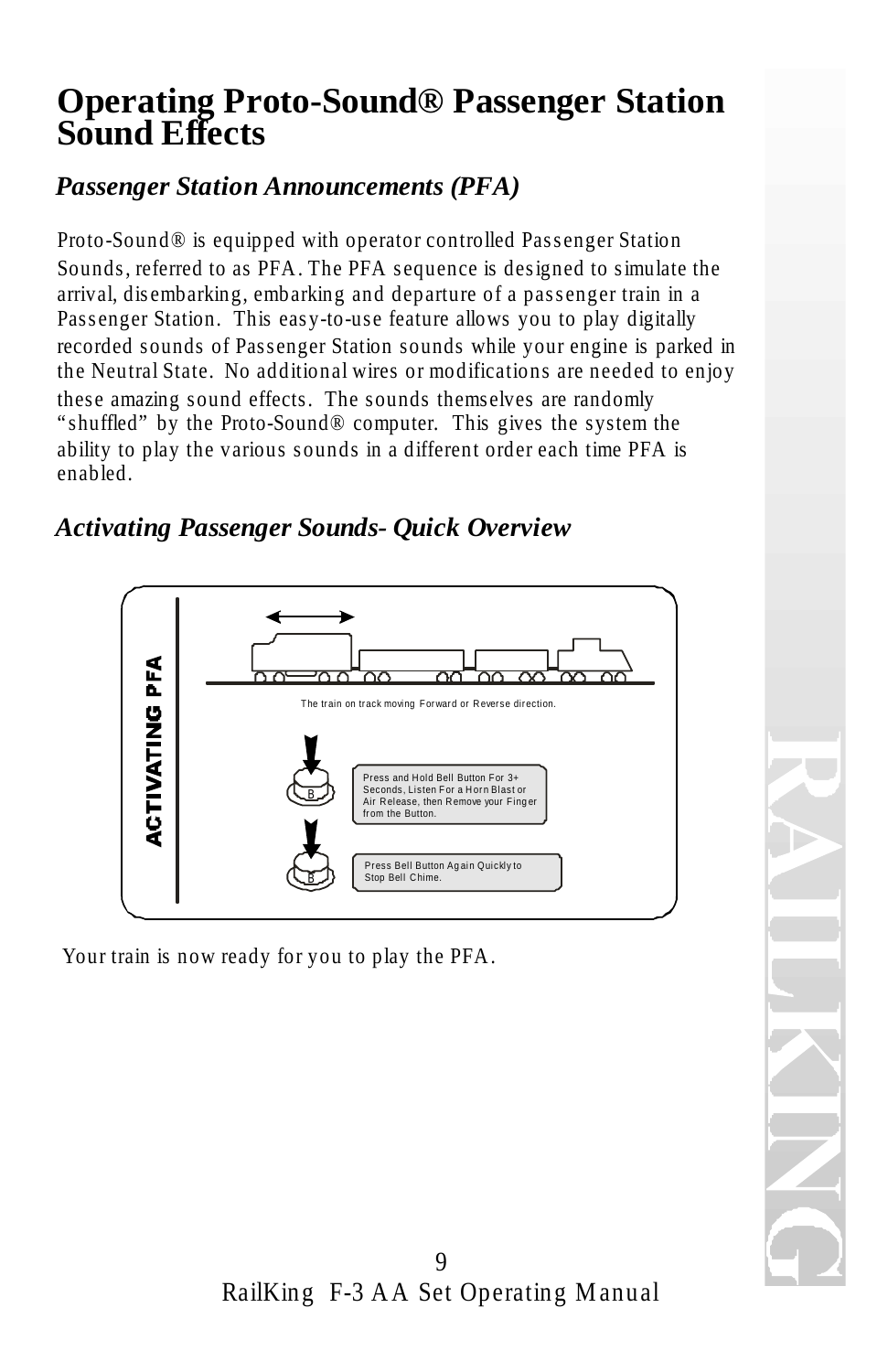

For more detailed PFA instructions, read the following.

10 RailKing F-3 AA Set Operating Manual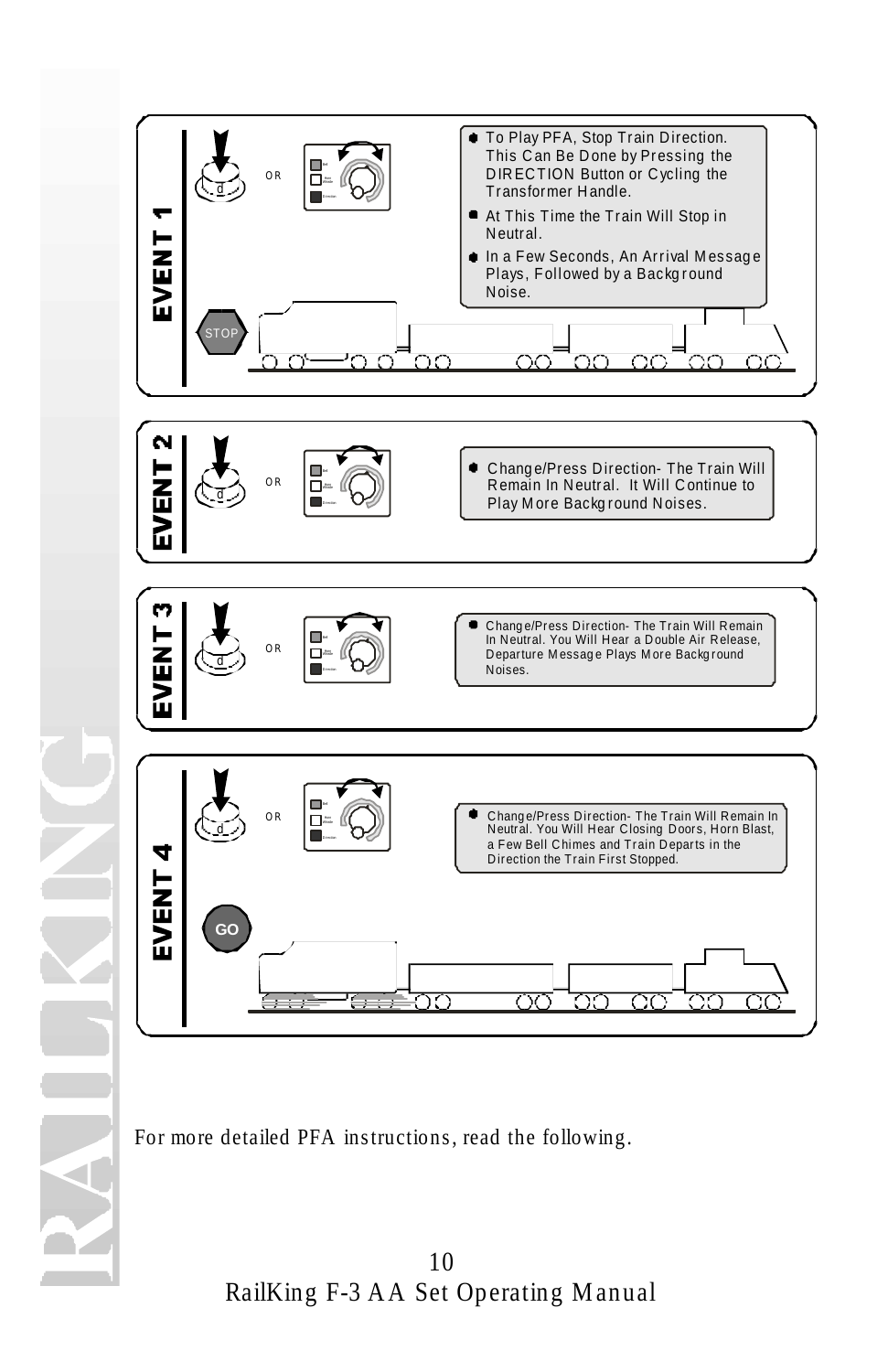#### **Activating Passenger Sounds (PFA)- Detailed PFA Instructions**

#### *Arming The Passenger Sounds Feature*

 Before the Passenger Station sounds can be heard, the feature must be activated. The feature can be activated in one of two ways.

## **ARMING THE PASSENGER SOUNDS FEATURE**

 Before the passenger station sounds can be heard, Proto-Sound must activate the feature so that the next time the engine enters the neutral position, the sounds can play, The feature can be activated one of two ways.

**Option 1:** If you are using the Z-4000™ transformer, or any transformer with a separate bell button controller, you can activate the feature by simply pressing and holding the bell button for at least three seconds (it does not matter if you are in forward, neutral or reverse). You will hear the bell turn on and, after three seconds, you should hear a short horn blast or air release. Once the horn blast or air release is heard, the bell button can be released.

The bell will continue to chime, so if you want to turn off the bell ringing, simply press and release the bell button. If you were in neutral, interrupt the transformer throttle to



enter the next directional state (either forward or reverse). *(Note: the PFA will only play in the first Neutral after it is armed. You can not interrupt the power twice to enter another direction and still have the PFA active.)* You can now trigger the sounds to begin playing when you next enter Neutral.

**Option 2:** If you do not have a Z-4000™ transformer (or separate bell button available), you can activate the PFA using your transformer's whistle button control. To arm the

PFA, turn on the transformer throttle and cycle your engine into Neutral (not RESET). Once in neutral, set the transformer throttle to 8

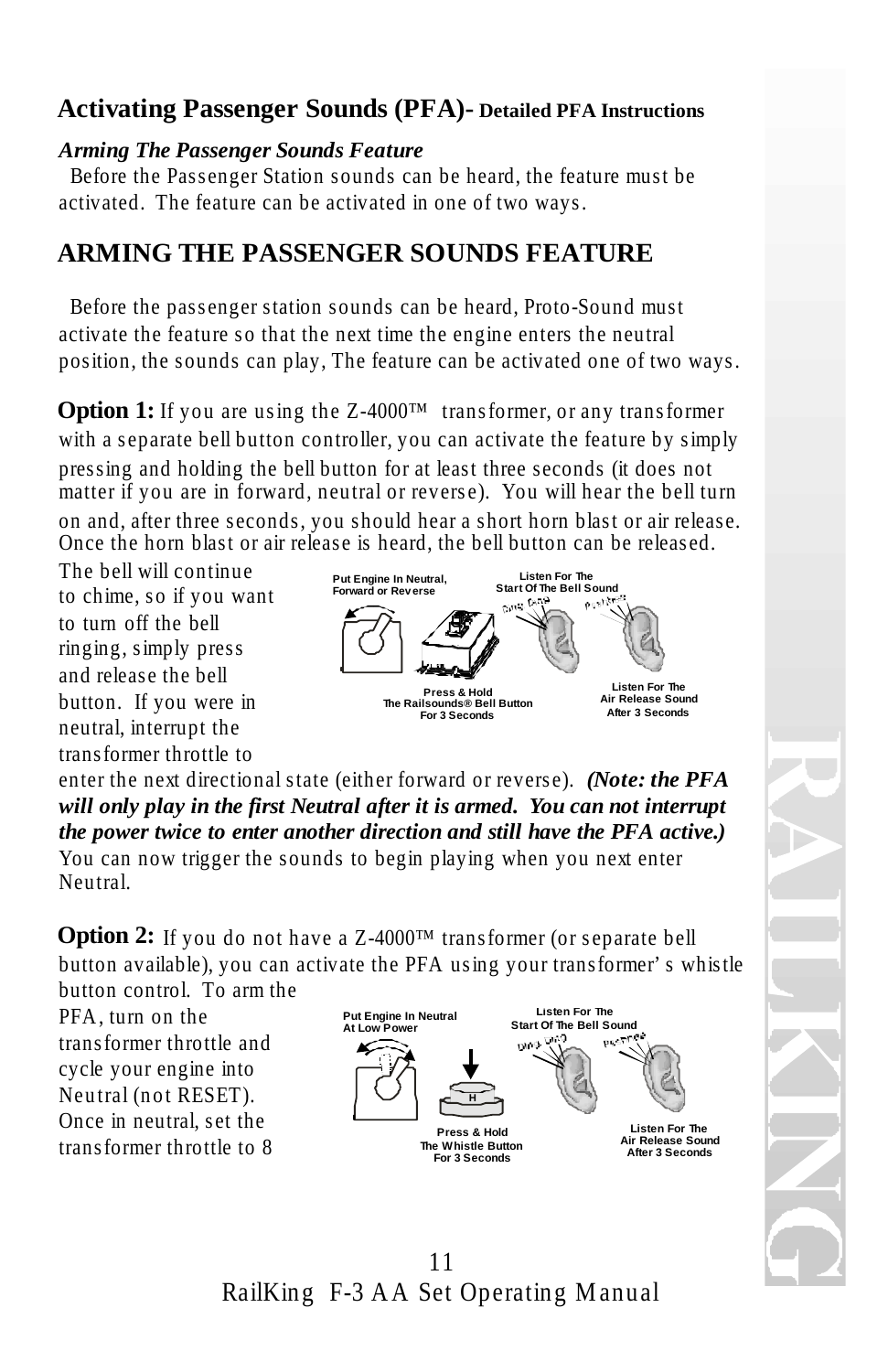volts or less and press and hold the whistle button for at least three seconds. You will hear the bell turn on and, after three seconds, you should hear a short horn blast or air release. Once the horn blast or air release is heard, the whistle button can be released. The bell will continue to chime, so if you want to turn off the bell ringing, simply press and release the whistle button. Interrupt the transformer throttle to enter the next directional state (either forward or reverse). *(Note: the PFA will only play in the first Neutral after it is armed. You can not interrupt the power twice to enter another direction and still have the PFA active.) You can now trigger the sounds to begin playing when you next enter Neutral.*

## **Triggering Passenger Station Announcements**

Once the PFA feature has been activated, it will be played the next time the engine enters neutral. At this point, Proto-Sound® will take over control of your engine, disabling the bell and whistle button. In addition, Proto-Sound® reconfigures the way the reverse unit functions during the operation of the PFA feature. This forces the engine to leave your Passenger Station in the same direction as it arrived. The following operator controlled "Events" control the PFA's actions and sounds. *(Note: The direction states shown assume the PFA is entered from forward. If entering the Passenger Station in reverse, the direction states shown will be reversed.)*

**Event 1:** Interrupt the transformer throttle to cycle the

engine from forward into neutral. If the throttle was at 14 volts or higher, the squeaking brakes sound will play. Once the engine is stopped, the throttle must be turned on to keep it in the neutral state. *Note: Failure to turn the throttle back on within 3 seconds of*



*leaving forward will disable PFA and shutdown Proto-Sound®. The next time power is turned on, the engine will be in the RESET position. See page 17 for additional information on RESET.* If the bell was not turned off after arming PFA, it is now turned off automatically. After entering neutral, Proto-Sound® will immediately play a horn blast or an air release sound, followed approximately 2 seconds later by an Arrival Announcement. Following this arrival announcement, the sounds of doors opening and the conductor saying "Watch your step" is heard. At this point, various Passenger Station sounds can be heard, including passenger footsteps, muffled voices, baggage being moved about and whistling for a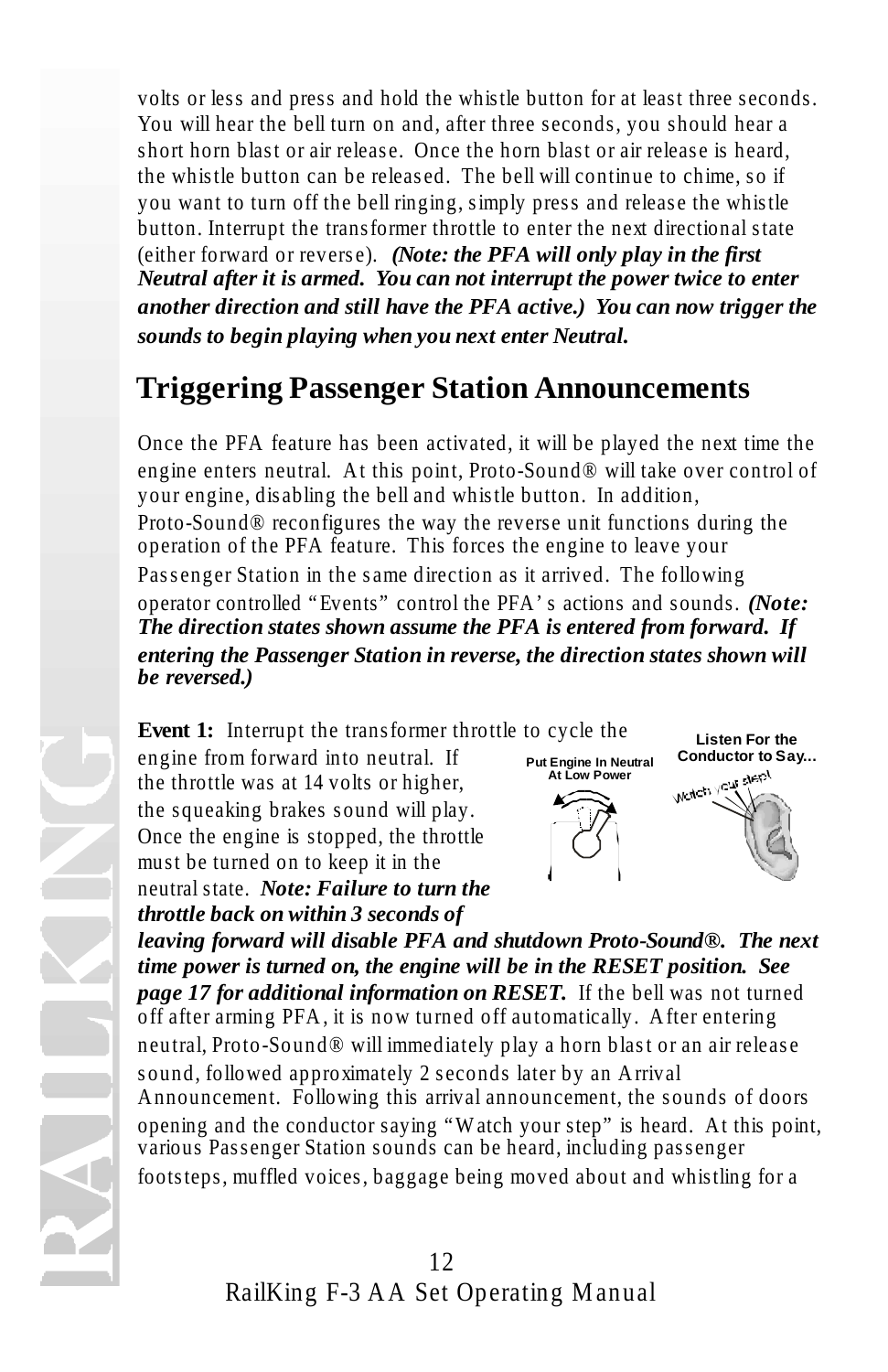taxi. Additionally, several conductor highlights will be heard in the foreground.

**Event 2:** Interrupt the transformer throttle again to cycle the engine from neutral into reverse. In order to have the engine leave the yard in the same direction it entered Proto-Sound® disables the motors in this reverse state to prevent the engine from running backwards. PFA confirms reverse is entered by playing the conductor saying "Baggage to the right/left." Once this



**Interrupt Throttle To**

**Enter The Next Phase**<br> **Enter The Next Phase** 

highlight is played, the Passenger Station sounds heard in Event 1 will continue to play.

**Event 3:** Interrupt the transformer throttle again to cycle the engine from reverse back to neutral. PFA confirms that the engine is now in neutral by sounding two quick air releases. This is followed approximately two seconds later by a Boarding Announcement message and continued Passenger Station sounds. Conductor



**Event 4:** Interrupt the transformer throttle again to complete the PFA feature and cycle the engine into forward. PFA confirms it has entered

forward by playing the conductor's call "All Aboard!" and the sound of the passenger car door closing. Within two seconds, the whistle will sound two short blasts (three if entering reverse), and the bell will begin to chime. After a few chimes of the bell, the engine will begin moving in forward with the bell continuing to ring. A few seconds later, the bell will turn off, and the engine will



**Listen For the Conductor to Say..**

resume normal operation. *Note: When entering Event 4, it is important to set the transformer throttle at a high enough setting that the engine will begin to move when the motors are activated. However, the throttle should not be too high for the engine to maintain a safe operating speed.*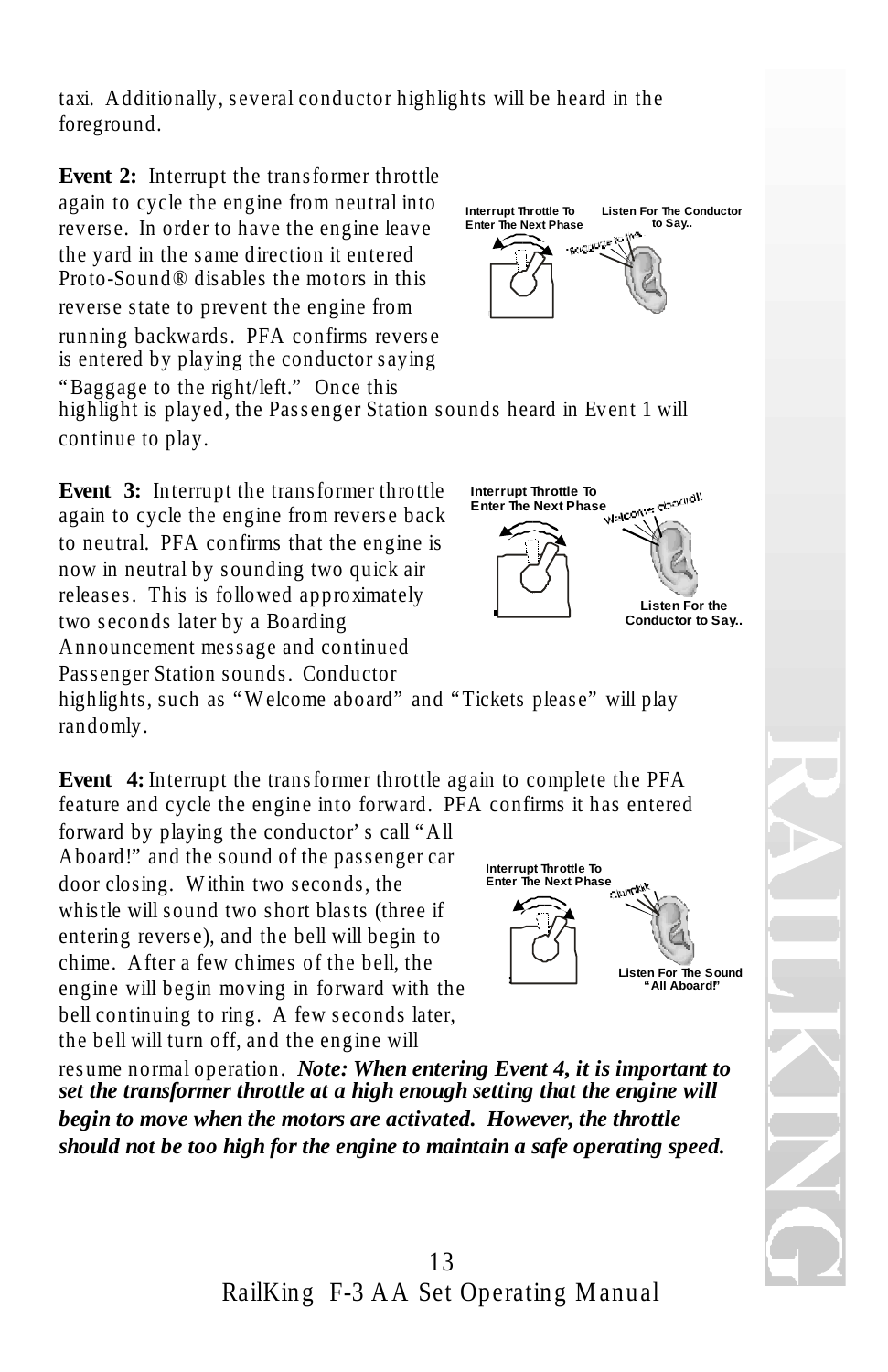## **TIPS ON USING PFA FEATURES**

PFA is a unique feature of Proto-Sound® that is completely controlled by the operator. You decide how, when or if you want to utilize the feature. By reviewing the following tips, you should find solutions or suggestions to the various operating scenarios you might encounter when using PFA.

**Tip #1:** You can escape the PFA sequence by interrupting the transformer throttle before the man's whistle plays in Event 1 (neutral).

**Tip #2:** You can exit PFA at anytime by turning the transformer throttle Off for 15 seconds.

**Tip #3:** You do not have to be in Forward to utilize PFA. For example, if you activate the PFA feature while in Reverse, your train will leave the station/yard in the same direction that it arrived in.

**Tip #4:** You can use PFA even if you are double-heading with another engine regardless of whether the second engine is equipped with an PFA programmed Proto-Sound® module. If the second engine isn't equipped with PFA, the only thing to remember is that you not to turn up the transformer throttle very high when entering Reverse in Event 2. If the throttle is set too high, then the second locomotive will begin vibrating on the track as its motors will be turning in reverse. If your second engine is equipped with PFA, you may want to disable the PFA when used in double-headed operations. To disable PFA, see the section on programming RESET functions on page 20 of this manual.

**Tip #5:** You can leave any of the event stages at any time by simply interrupting the transformer throttle. Any sound effects programmed to play in that event will simply not occur. The only exceptions are Event 1 and Event 4. In Event 1, interrupting the throttle has no effect on PFA until after the man's whistle has completed and the passenger car doors have opened. In Event 4, you cannot interrupt PFA until after the engine begins to move. Interrupting the throttle before the engine begins to move has no effect on the locomotive's operation.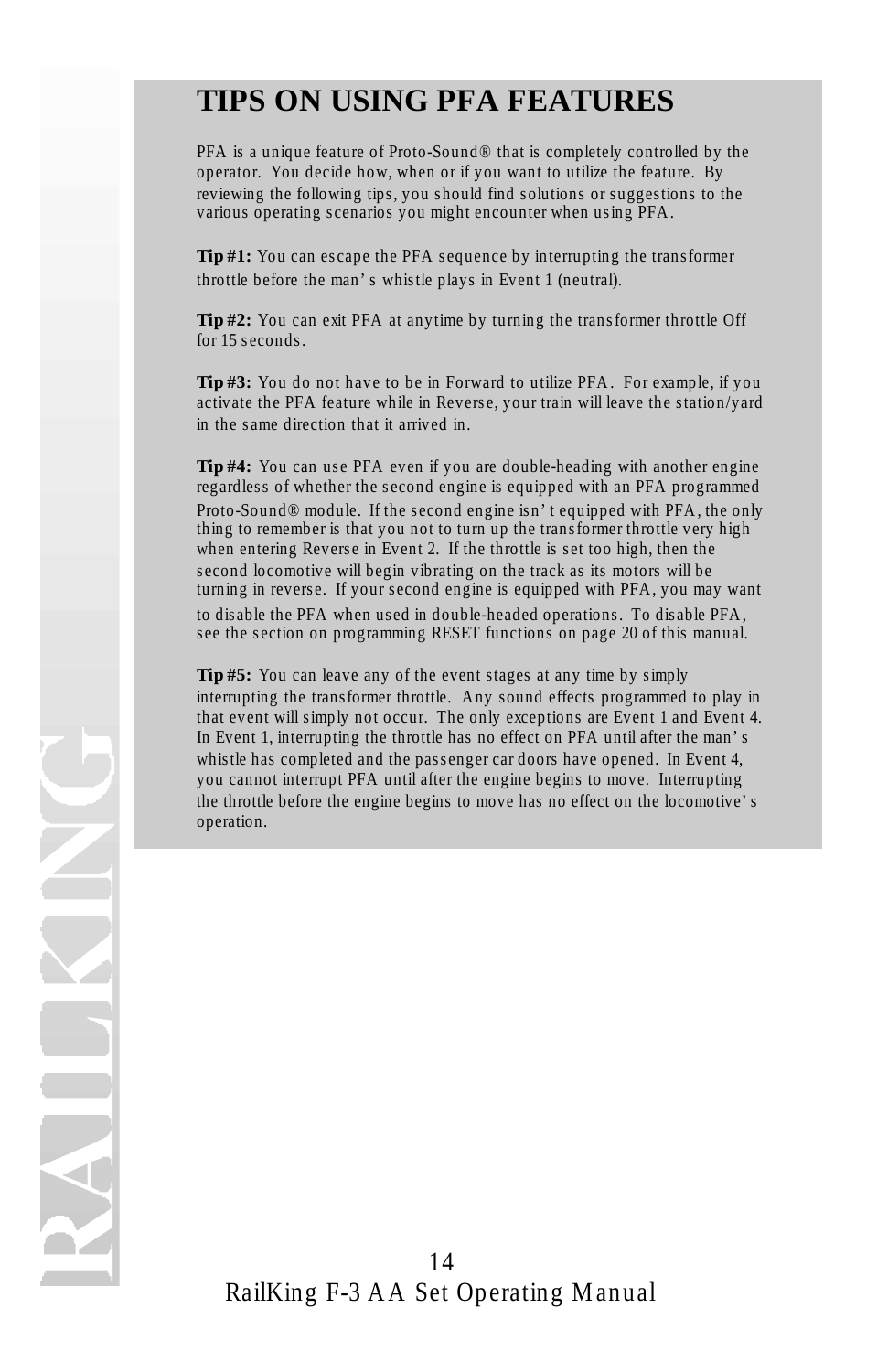# **Special Reverse Unit Options**

## *Reverse Unit Lockout Operation*

For operators who wish to lock their engine into a single direction, Proto-Sound's® unique design eliminates the need for a lock-out switch on the locomotive. This will allow users to run the engine on layouts equipped with block signals or stop stations that would normally cycle the engine back into neutral. *Note: The feature must be first turned on by accessing RESET Feature 40 (See page 20).* 

## *Locking the Engine into Single Direction Operation*

Cycle the transformer throttle so that your engine is operating in the direction you wish to lock it in (forward, neutral or reverse). With the throttle set to approximately 8 volts, press and hold the horn/whistle button. While holding the horn/whistle button, turn the throttle OFF, then release the horn/whistle button. After 2 seconds, you will hear a short whistle blast. IMMEDIATELY turn the throttle back on. The engine is now locked, and will continue in the previous direction whenever power is applied to the track.

## *Unlocking the Engine*

With the throttle set to approximately 8 volts, press and hold the horn/whistle button. While holding the horn/whistle button, turn the throttle OFF, then release the whistle button. After three seconds, a single bell will be heard indicating that the engine is unlocked. When power is again applied, the engine will enter RESET and perform as normal.

*NOTE: When locking the engine in the Forward or Reverse positions, the horn/whistle button will blow the horn/whistle. But when locking the engine into the NEUTRAL position, the horn/whistle button may turn on or off sounds of the bell. Remember, the horn/whistle doesn't blow in NEUTRAL (unless you programmed it to do so using Reset Feature 25 see page 19 for details), only the bell rings.*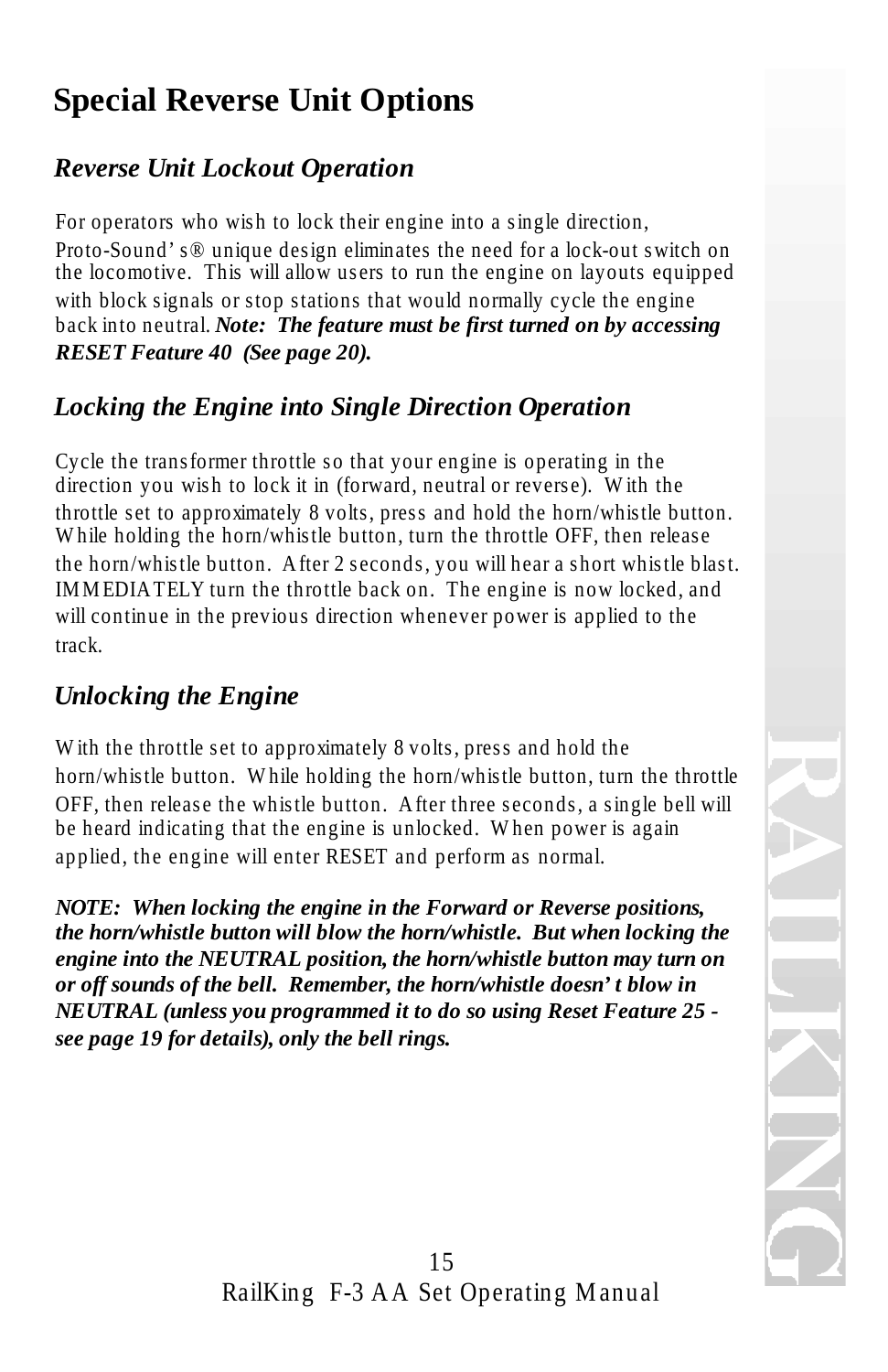#### **MANUALLY ADJUSTING THE PROTO-SOUND® VOLUME**

 Your Proto-Sound® system has two types of volume adjustment. A manual turn knob on the bottom of the chassis (See Fig. 3 below) allows you to control all the sounds in the system and a remote control "RESET" option (Option # 6), allows you to control the volume level of the engine sounds remotely from the transformer. Turning the volume adjustment knob clockwise will increase the volume and counterclockwise will lower the volume of all sounds; bell, whistle, engine sounds, enhanced neutral sounds, etc. For information on operating the RESET volume adjustment option, see the section entitled "Programming Proto-Sound® RESET Options" on the following pages.



*Figure 4: Adjusting The ProtoSound Volume*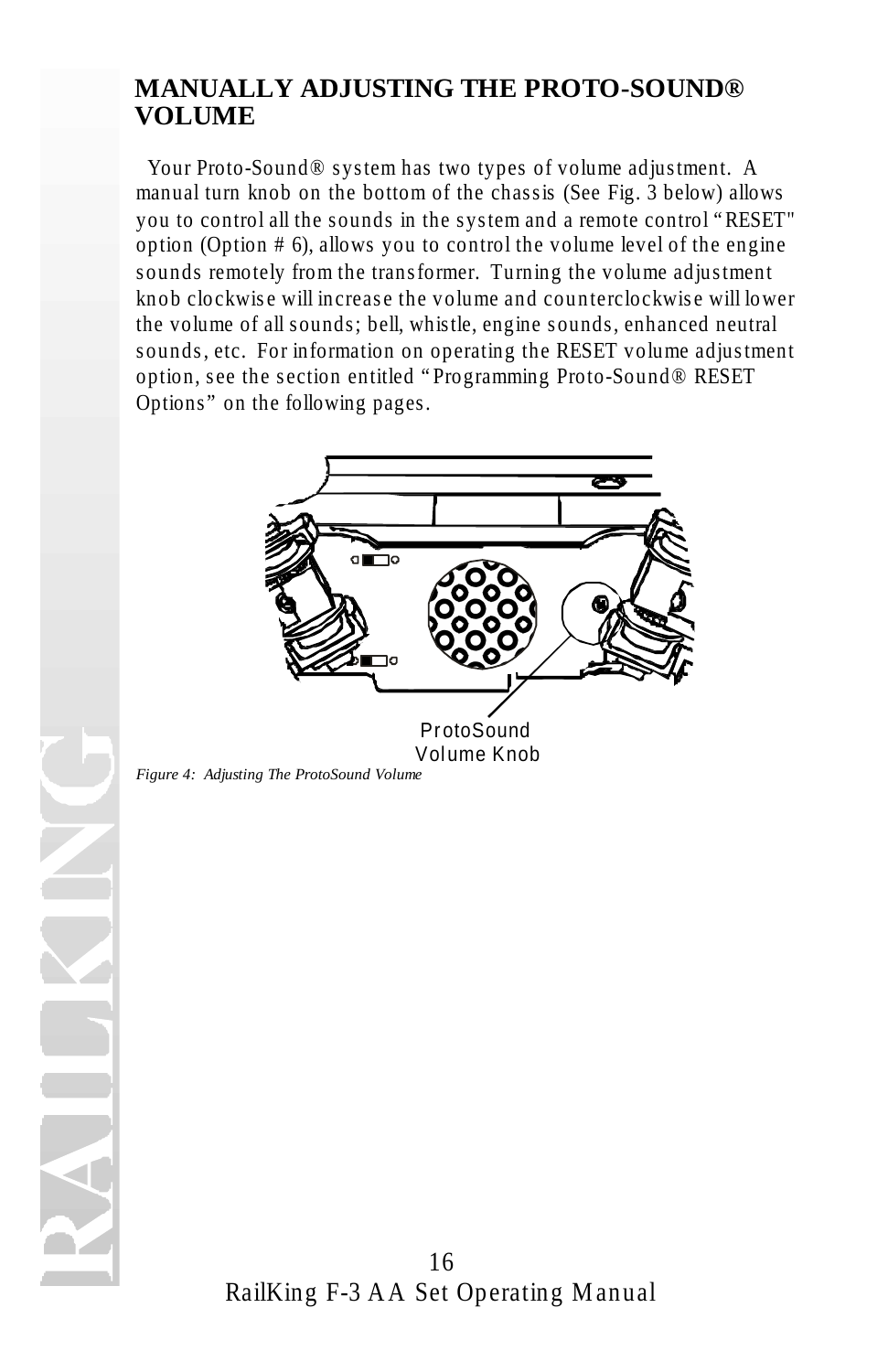## **USING RESET TO PROGRAM PROTO-SOUND®**

Proto-Sound® is equipped with several programmable features which are accessed in the RESET state by moving the transformer throttle up and down between full voltage and low voltage (8 volts) without shutting the transformer off completely. Each time this is done you advance, one feature at a time, through the available options. An air-release sound is heard each tim e the throttle is advanced and returned. In addition, there are special sounds to tell you what RESET position you are in.

For example, if you want to select Feature 2, put the engine in RESET, and move the throttle up and down from full throttle to low two times. After the second advance, you will hear two "clinks"



indicating that the com puter is now in Feature 2. Advance the throttle again and you will hear three "clinks" for Feature 3. Advance it two more times and you will hear a "clank" indicating that you are now in Feature 5. Advance the throttle two more times and you will hear a "clank" and two "clinks" indicating Feature 7.  $((5 \text{ throttle} automements = 1 \text{ clank}) + (2$ throttle advancements =  $2 \text{ clinks}$ ). "Clank" + "Clink" + "Clink" = Feature 7. You can advance the throttle as quickly as you like and the computer will still remember the number of times the throttle is advanced by playing back the number of "Clinks" and "Clanks" to confirm the feature you've selected.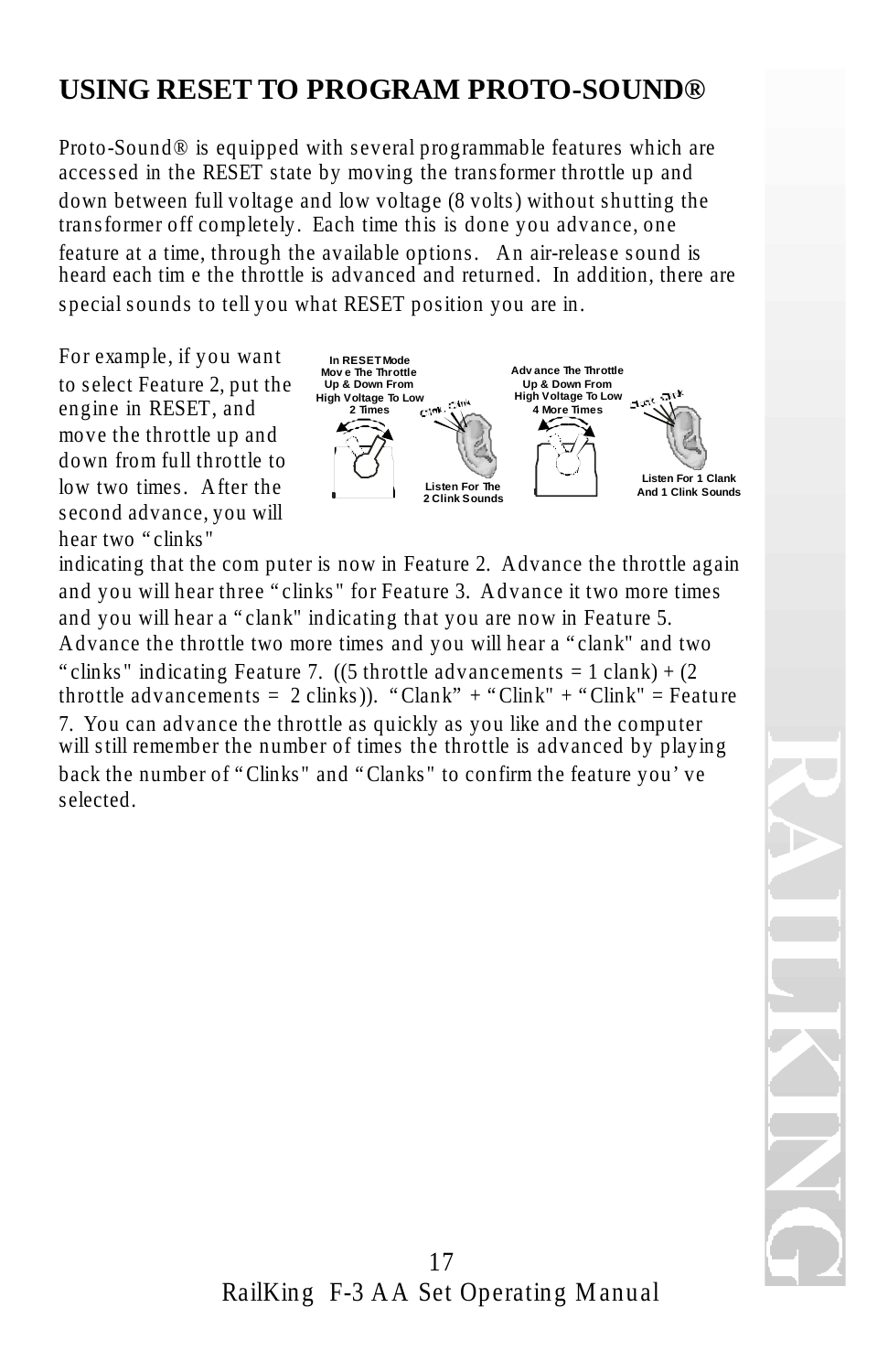#### **Remotely Adjusting The Engine Volume -** *Reset Feature 6 – (1 Clank, 1 Clink)*

Reset Feature 6 allows you to change the volume setting of the chuff sounds without affecting the volume of other sounds, such as whistle, bell,

enhanced neutral sounds, etc. To use, cycle to Reset 6 and press the Whistle button. A single bell will play, and the chuff will begin at the current volume. Each time the Horn/Whistle button is pressed, a bell will sound and the volume setting will cycle down to the next level. The levels available are 100%,

50%, 25%, and 0%. After 0%, pressing the horn/whistle button again will return the chuff to 100%. When the desired level is reached, lock the changes by interrupting



the throttle and cycling the engine into forward

#### **Programming For Squeaking Brake Operation-** *Reset Feature 45 –(9 Clanks, 0 Clinks)*

Reset Feature 45 allows you to determine if and how the Squeaking Brakes recording will be activated. To use, cycle to Reset 45 and press the

Horn/Whistle button. The engine will play a series of bells. This indicates the current setting. Each time the Horn/Whistle is pressed, Proto-Sound® will cycle to the next available setting and provide the appropriate



bell indicator. The settings for Reset 45 are 1 Bell = On Demand (Enabled when PFA is activated),  $2$  Bells = Always On,  $3$  Bells = Off. When the desired setting is reached, lock the changes by interrupting the throttle and cycling the engine into forward.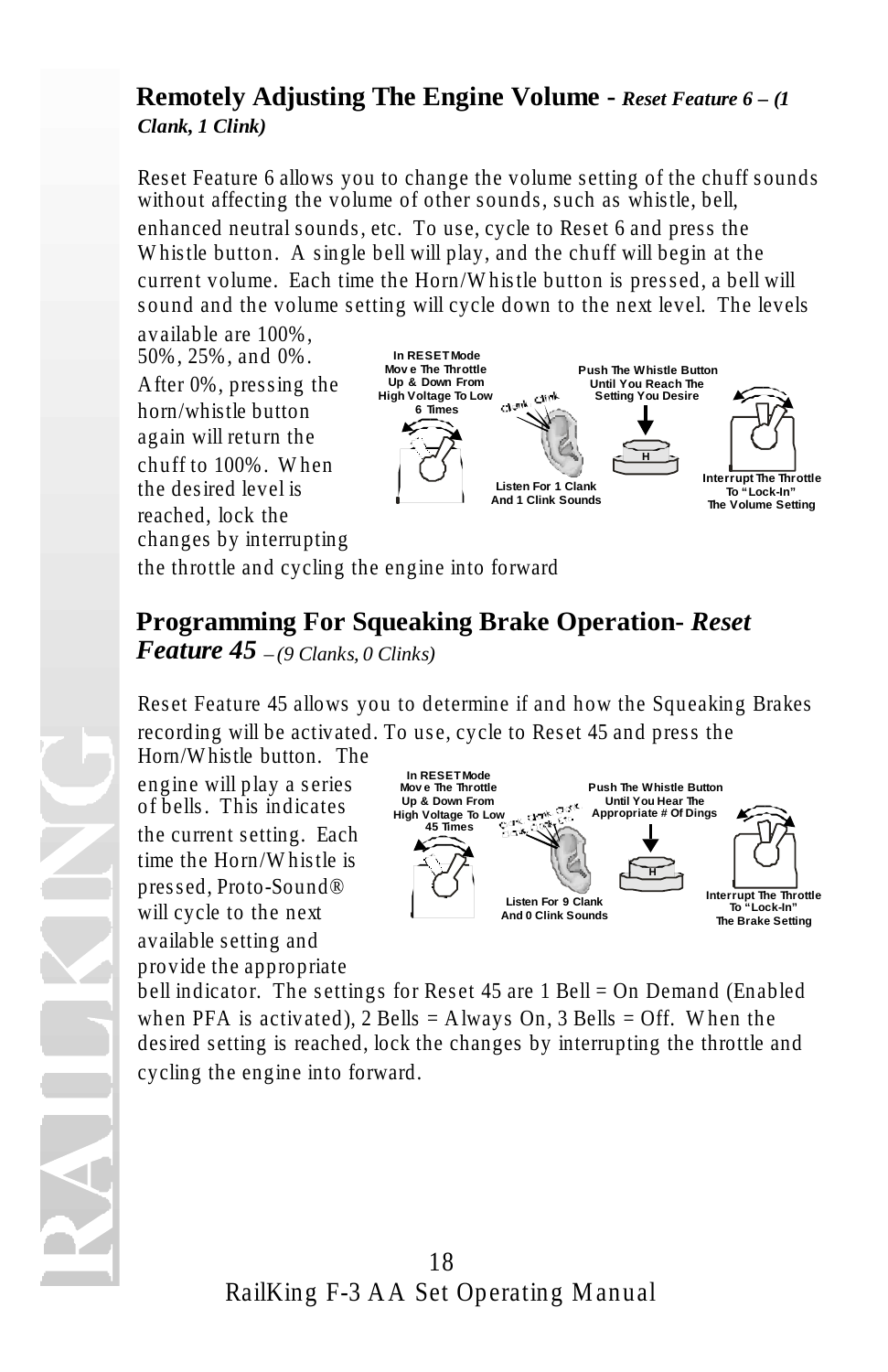#### **Programming For Horn In Neutral Operation**- *Reset Feature 25*

*-(5 Clanks)*

Reset Feature 25 allows you to operate the Horn while the engine is in the Neutral state. When ON, pressing the Horn/Whistle button while in Neutral, with 10V AC or less on the track, will cause the Horn recording to sound. To use, cycle to Reset 25 and



press the Horn/Whistle button. The engine will play a series of bells. This indicates the current setting. Each time the Horn/Whistle button is pressed, Proto-Sound® will cycle to the next available setting and provide the appropriate bell indicator. The settings for Reset 25 are 1 Bell = OFF, 2 Bells = ON. When the desired setting is reached, lock the changes by interrupting the throttle and cycling the engine into forward.

## **Programming For Proto-Coupler® Operation** - *Reset Feature*

*10-(2 Clanks)*

Reset 10 allows you to turn the operation of the Proto-Coupler® on or off. When OFF, the coupler will not arm or fire from Neutral. To use, cycle to Reset 10 and press the Horn/Whistle button. The engine will play a series of bells. This indicates the



current setting. Each time the Horn/Whistle button is pressed, Proto-Sound® will cycle to the next available setting and provide the appropriate bell indicator. The settings for Reset 10 are  $1$  Bell = ON,  $2$  $Bells = OFF$ . When the desired setting is reached, lock the changes by interrupting the throttle and cycling the engine into forward.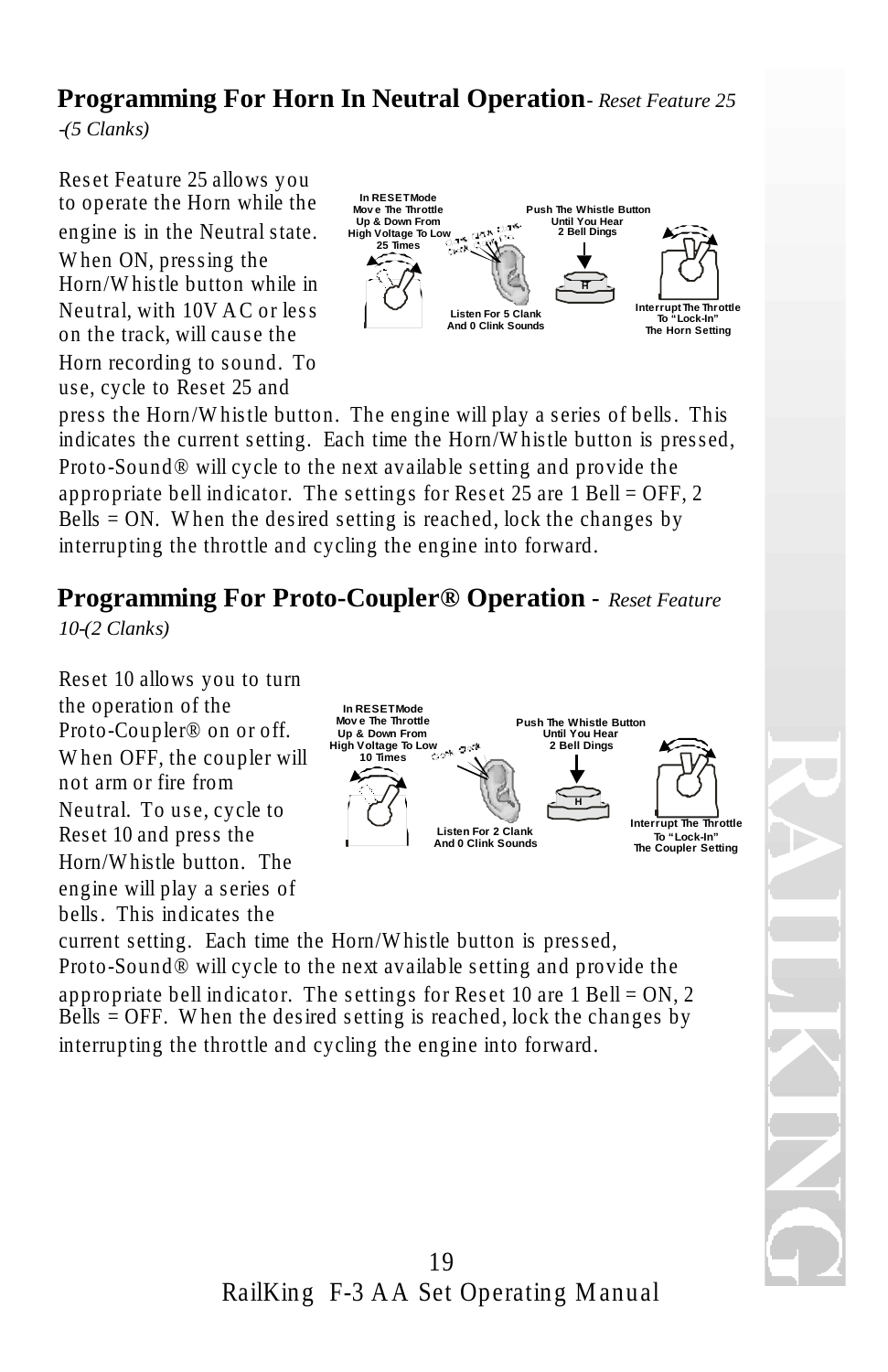#### **Programming PFA Operation** - *Reset Feature 28-(5 Clanks, 3 Clinks)*

Reset Feature 28 allows you to turn the operation of the PFA sequence on or off. When OFF, the PFA will not activate. To use, cycle to Reset 28 and press the Horn/Whistle button. The engine will play a series of bells. This indicates the current setting. Each time



the Horn/Whistle button is pressed, Proto-Sound® will cycle to the next available setting and provide the appropriate bell indicator. The settings for Reset 28 are 1 Bell = ON, 2 Bells = OFF. When the desired setting is reached, lock the changes by interrupting the throttle and cycling the engine into forward.

## **Activating Remote Lock-Out Control** - *Reset Feature 40-(8*

*Clanks, 0 Clinks)*

Reset Feature 40 allows you to enable the Reverse Unit Lockout feature of Proto-Sound®. When enabled, you are able to lock the engine to run in only one of the directional states (Forward, Neutral or Reverse) whenever power is applied. The most common use for locking out an engine is in the use of power blocks on a layout. To use, cycle to Reset 40 and press the Whistle button. The engine will play a series of bells. This indicates the current setting. Each time the Whistle button is pressed, Proto-Sound® will

cycle to the next available setting and provide the appropriate bell indicator. The settings for Reset 40 are 1 Bell = OFF, 2 Bells = ON. When the desired setting is reached, lock the changes by interrupting the throttle and cycling the engine into forward.

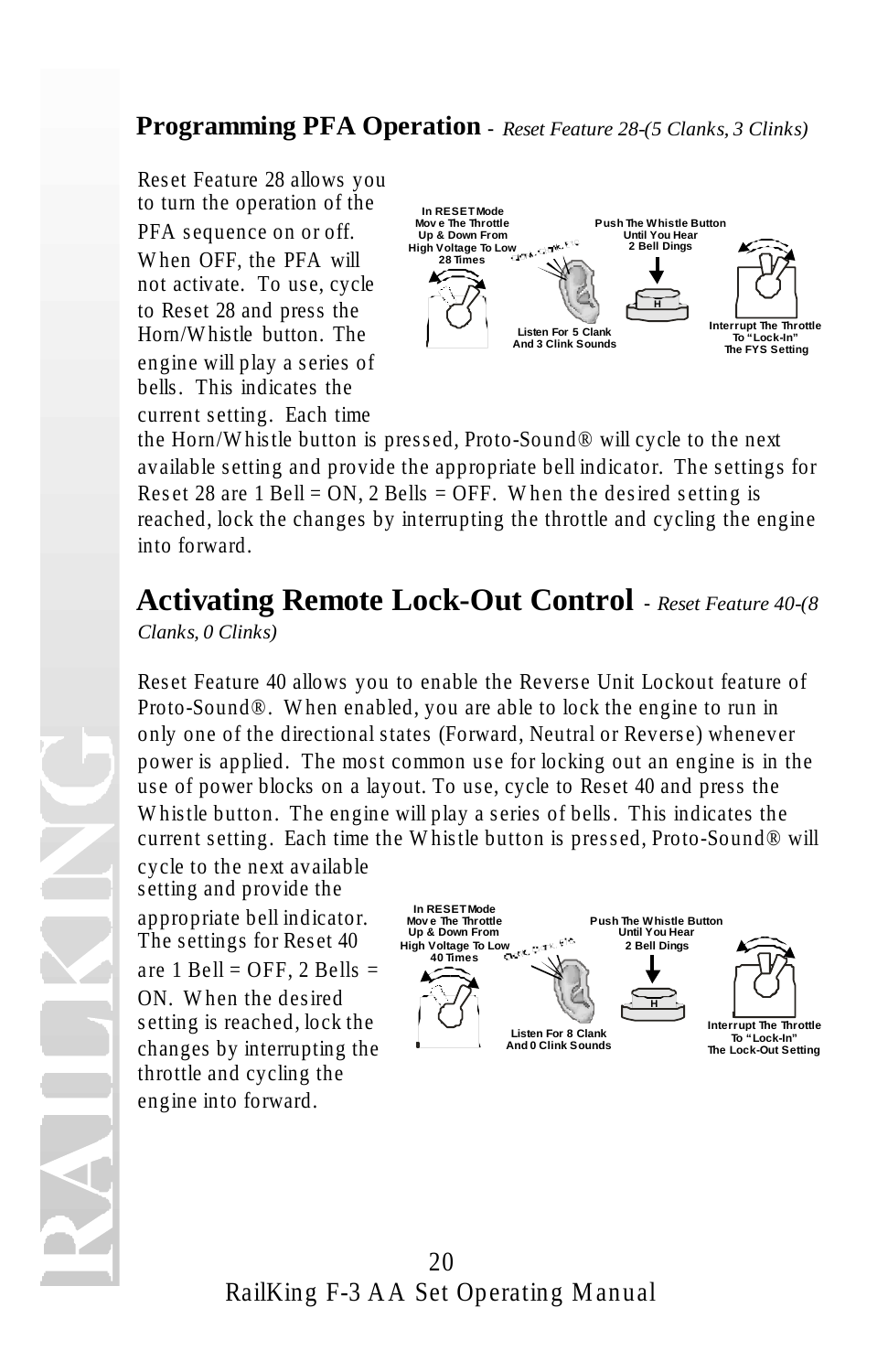#### **Resetting All Proto-Sound® Options To Factory Defaults** *-*

*Reset 18-(3 Clanks, 3 Clinks)*

Reset 18 is the most powerful of the Reset features available. Using Reset 18 allows you to override all changes in programming and return all Resets to the original, out of the box settings. To use, cycle to



Reset 18 and press the Horn/Whistle button. The engine will play a distorted bell, followed by a clear bell sound. This indicates that the Proto-Sound system has restored all settings to factory default settings. Lock the changes by interrupting the throttle and cycling the engine into forward.

## *Turning Off Cab Chatter Sounds*- *Reset Feature 23 (4 Clanks, 3 Clinks)*

Reset Feature 23 allows you to turn the operation of the Cab Chatter system on or off. When OFF, the Cab Chatter recordings will not be played when the engine is in Neutral. To use, cycle to Reset 23 and press the



Horn/Whistle button. The engine will play a series of bells. This indicates the current setting. Each time the Horn/Whistle button is pressed, Proto-Sound® will cycle to the next available setting and provide the appropriate bell indicator. The settings for Reset Feature 23 are 1 Bell = ON, 2 Bells = OFF. When the desired setting is reached, lock the changes by interrupting the throttle and cycling the engine into forward.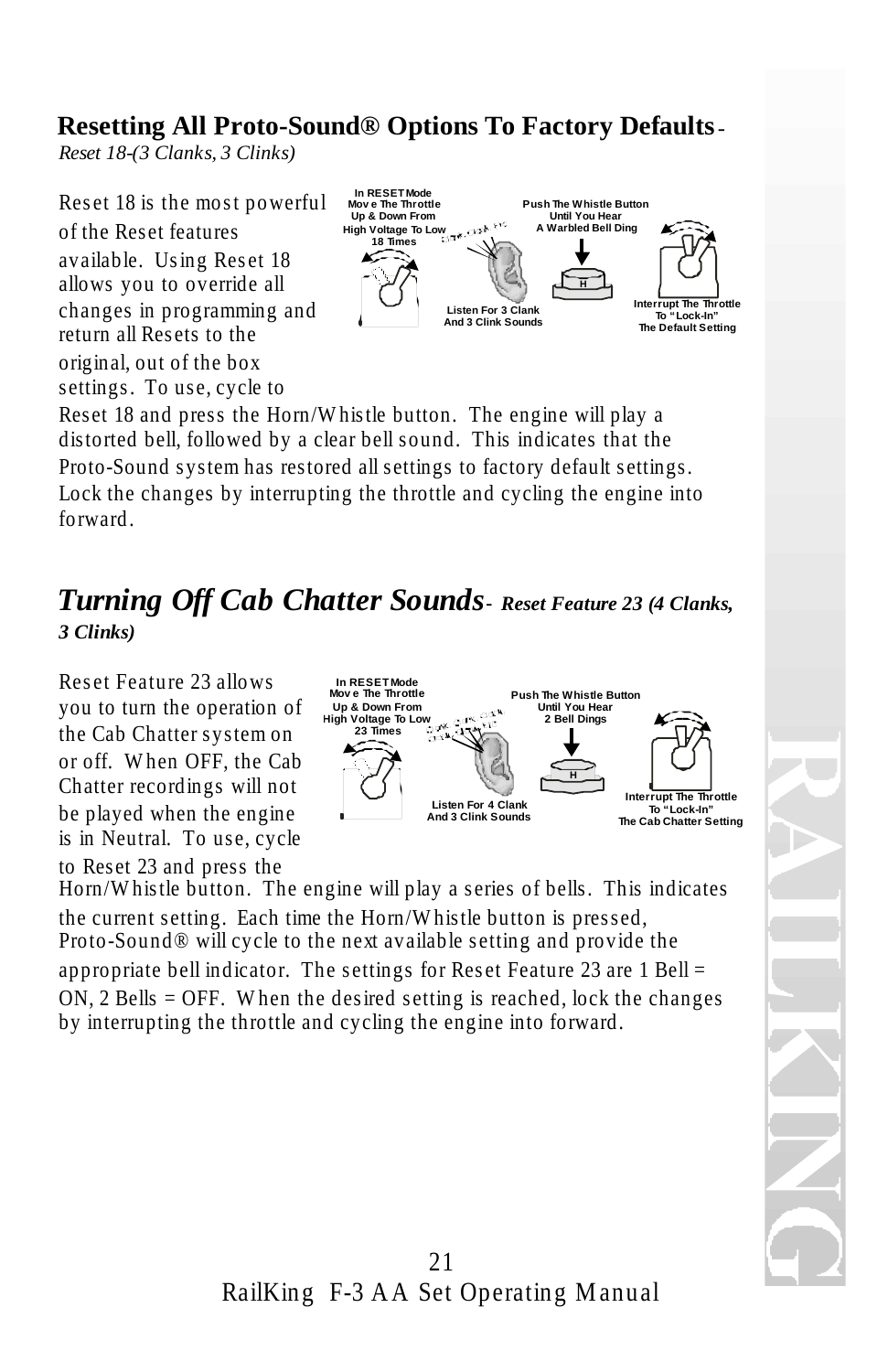### **OIL & LUBRICATION INSTRUCTIONS**

 In order for the engine to perform correctly and quietly, it is important that the chassis be lubricated before operation. Lubrication should include all truck block bushings and pickup rollers to prevent them from squeaking. Use light household oil and follow the lubrication points marked "L" in Fig. 4 below.



*Figure 6: Lubricating The Locomotive Chassis*

 The locomotive's internal gearing in both power trucks has been greased at the factory and shouldn't need additional grease until after 50 hours of operation or one year whichever comes first. Grease cannot be added to the internal gearing until the body is removed from the chassis which is held in place by six Phillips screws. The screws are located on each end of the chassis' as seen in Fig. 5 below. After removing the screws, lift the body away from the chassis and lay the body next to the chassis.

 Next, remove the truck blocks from the chassis by unscrewing the large Phillips motor mount screw on the bottom of each truck block (See Fig. 5). Once the motor mount screw has been removed, pull the motor away from the truck block and lightly coat the motor worm gear and bronze drive gear



*Figure 7: Lubricate The Tender Chassis Trucks*

22 RailKing F-3 AA Set Operating Manual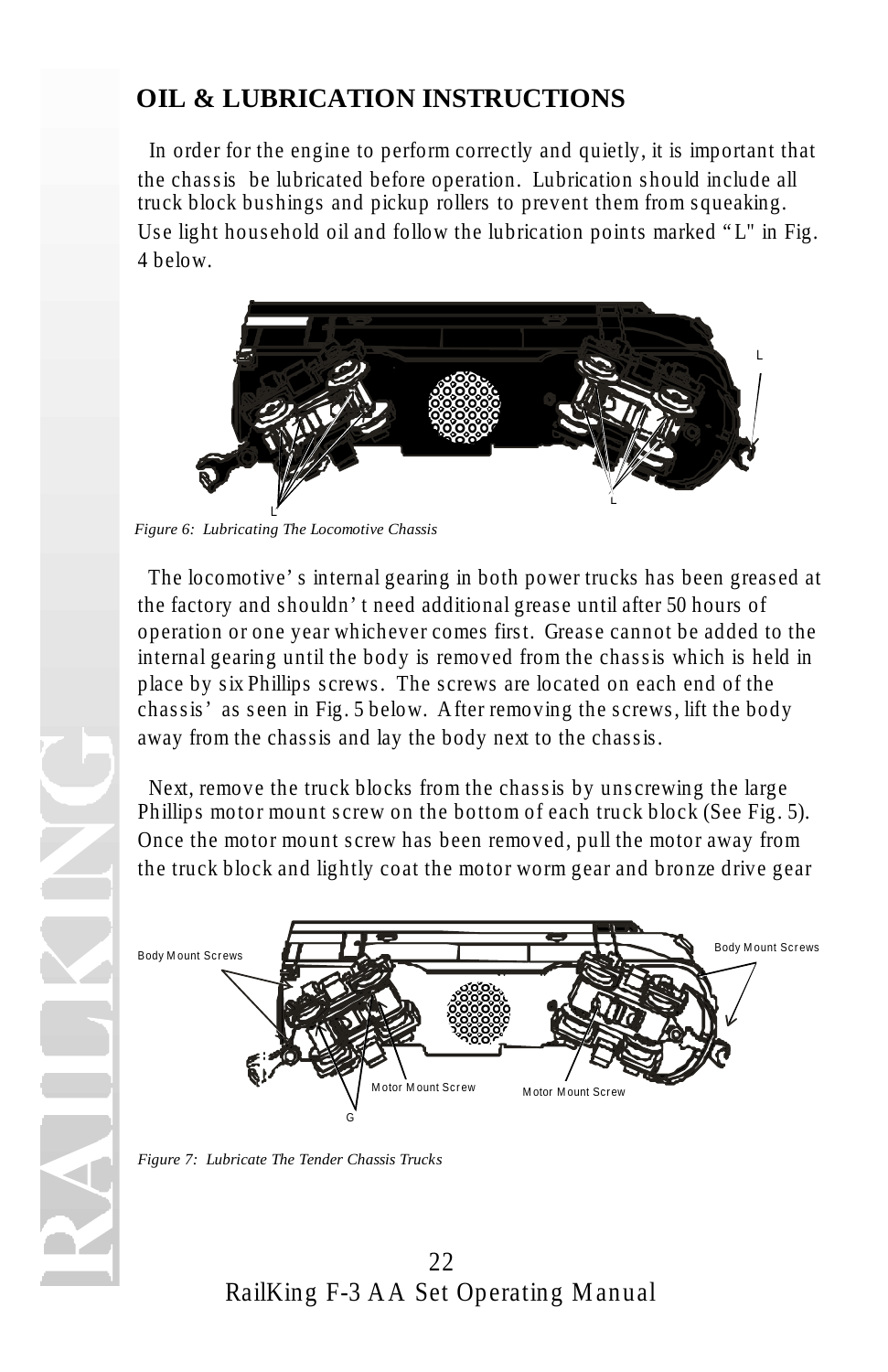(in the truck block) with grease. Reassemble the truck and motor, being careful not to pinch the pickup and ground wires between the truck block and motor mount. Repeat the procedure for the other motor and truck and then reassemble the chassis to the body. When reassembling the chassis and body, be very careful that the lighting wire harnesses are not caught between the body and chassis as this can lead to a short which may damage the electronic circuit boards beyond repair.

 In addition to the truck block internal gearing, it is a good idea to lubricate the outside truck block "idler" and "drive" gears with grease. Use the diagram shown in Fig. 4. on page 22 as a guide and add grease to the points marked with a "G".

 Periodically, check the locomotive wheels and pickups for dirt buildup as this can significantly affect the engine's ability to perform properly. Dirty track and dirty wheels can cause both poor electrical contact as well as poor traction, especially on elevated track sections. Finally, dirt and oil build up can prematurely wear out the neoprene traction tires.

#### **TRACTION TIRE REPLACEMENT INSTRUCTIONS**

 Your locomotive is equipped with two neoprene rubber traction tires on each power truck. While these tires are extremely durable and long-lasting there may arise a time where they will need to be replaced. Should this occur, you will need to remove the trucks and truck sides on the truck block from the chassis in order to slip the new tire over the grooved drive wheel. To accomplish this simply turn the car over and remove the screws from trucksides.

 Before the new tire can be installed, you must make sure the old tire has been completely removed from the groove in the drive wheel. Use a razor blade or small flatblade screwdriver pry away any remains left from the old tire that may still be in the drive wheel groove. Once the old tire has been completely removed, slip the new tire onto the wheel. You may find it useful to use two small flatblade screwdrivers to assist you in stretching the tire over the wheel. Be careful to avoid twisting the tire when stretching it over the wheel. If a twist occurs, the tire will have to be removed and reinstalled or a noticeable wobble in your engine will occur when operating the locomotive. In addition, it is important to make sure that the tire is fully seated inside the groove. Any portion of the tire extending out of the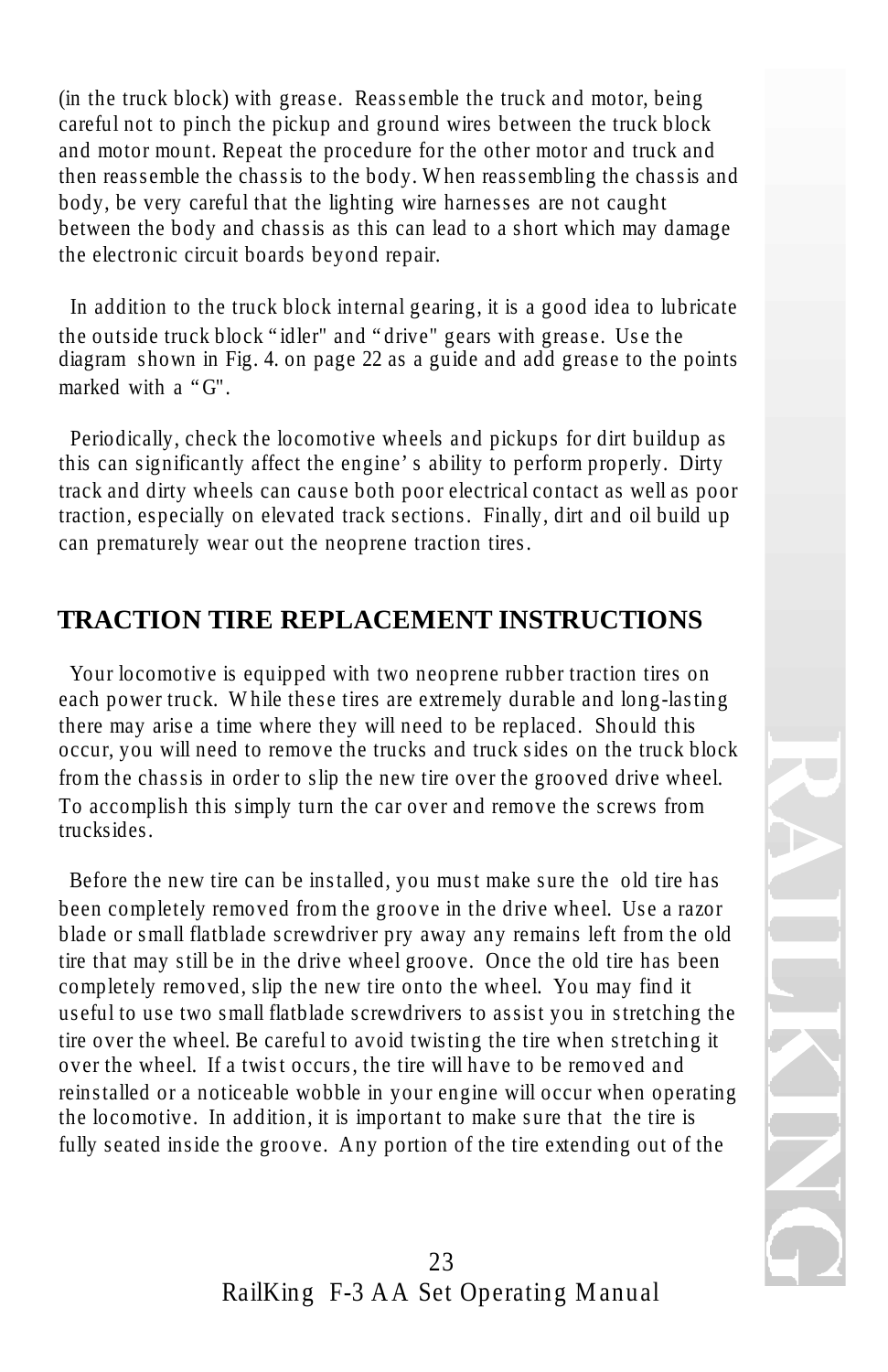groove can cause the engine to wobble. A razor blade can be used to trim away any excess tire that doesn't seat itself inside the groove properly.

 Once the new tire(s) are in place, reassemble the truck sides to the truck blocks and then reassemble the chassis to the body. Replacement tires are available directly from MTH Electric Trains.

## **HEADLIGHT REPLACEMENT (Powered Unit)**

 The F-3 AA Set locomotive contains two bulbs that are controlled by the track voltage. The headlight bulb simply plugs into its lamp socket and can be easily removed should the bulbs burn out. To remove the bulbs, follow the cab removal instructions found in the lubrication section on the preceding pages. Once the cab has been rem oved from the chassis, gently twist and push the bulb to unlock it from its lamp housing. Once unlocked, the bulb will pull out of the socket. To replace the rear bulb, remove the socket from the plug at the rear of the engine. Replacement bulbs are available directly from MTH Electric Trains.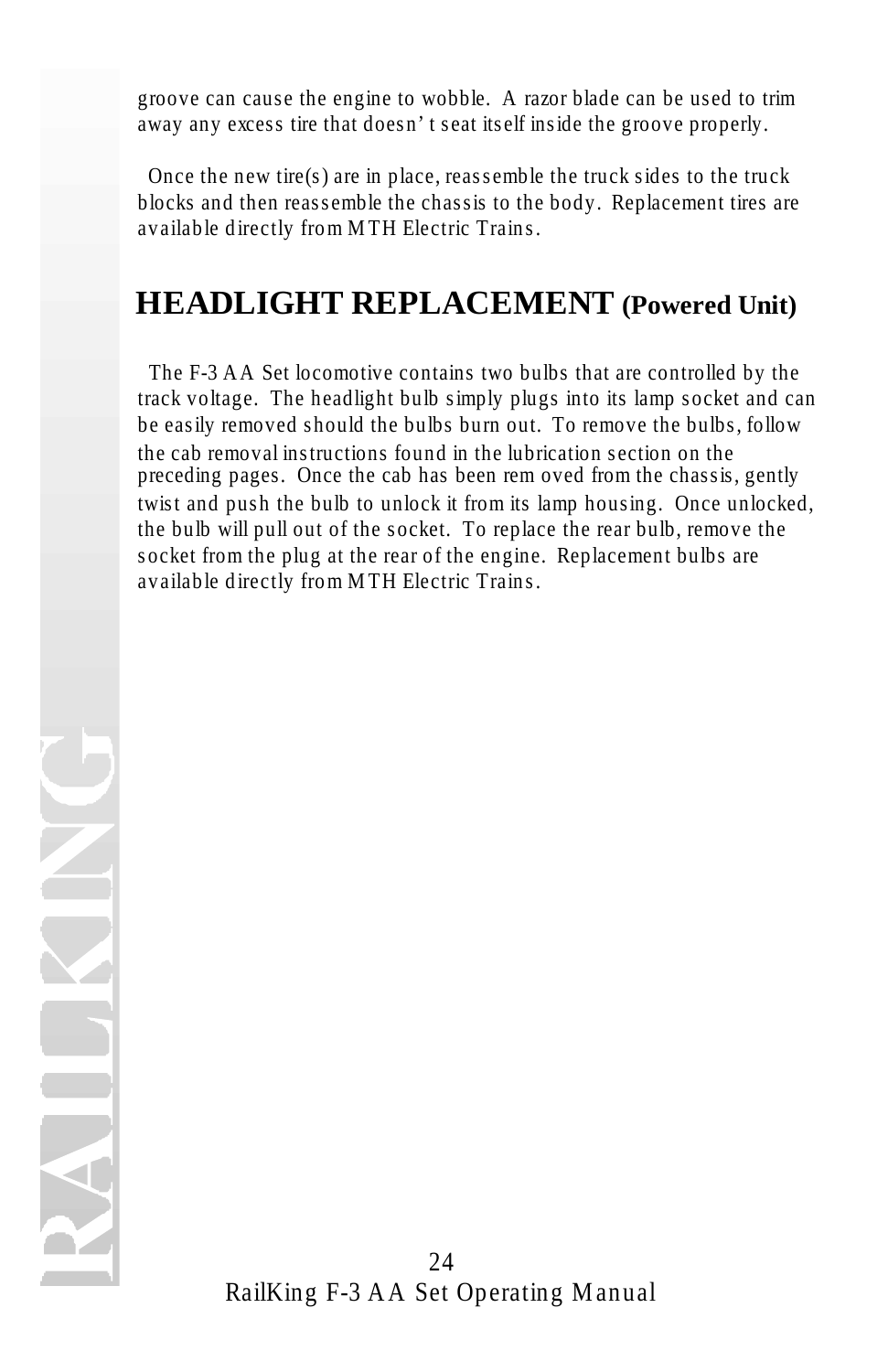## **TROUBLE SHOOTING PROTO-SOUND® PROBLEMS**

Although Proto-Sound® has been designed and engineered for ease of use, some questions may arise during initial operation. The following table should answer most questions. If you find that your problem can't be resolved with this manual, contact MTH Proto-Sound® Electronics (7020 Columbia Gateway Drive, Columbia, MD 21046, 410-381-2580) for additional assistance.

| <b>HORN PROBLEMS</b>                                                               | <b>REMEDY</b>                                                                                                                                                                                                                                                                                                                                                                                                                                                                    |
|------------------------------------------------------------------------------------|----------------------------------------------------------------------------------------------------------------------------------------------------------------------------------------------------------------------------------------------------------------------------------------------------------------------------------------------------------------------------------------------------------------------------------------------------------------------------------|
| The horn seems distorted at low voltages.                                          | Your battery may be undercharged or dead. Try<br>recharging the battery as explained in the battery<br>sections.                                                                                                                                                                                                                                                                                                                                                                 |
| When I press the whistle button, the bell comes on<br>instead.                     | You are trying to operate the horn in neutral. The horn<br>will only operate in Forward or Reverse unless you<br>program Proto-Sound through Feature 25. See the<br>instructions in the section entitled " Using RESET to<br>Program Proto-Sound".                                                                                                                                                                                                                               |
| I can't get the horn to blow when I press the whistle<br>button.                   | You may be pressing the whistle button too quickly.<br>Most older AC transformers contain a two--step whistle<br>button that releases a DC signal onto the track. It is<br>this DC signal that tells the horn to blow. However,<br>because the signal is weaker when the whistle button<br>is depressed fully, the Proto-Sound circuit may not<br>recognize the signal. Try pressing the whistle button<br>slower, taking approximately 1 second to fully depress<br>the button. |
| <b>BELL PROBLEMS</b>                                                               | <b>REMEDY</b>                                                                                                                                                                                                                                                                                                                                                                                                                                                                    |
| When I press the whistle button to activate the bell, the<br>horn sounds.          | You are trying to ring the bell in Forward or Reverse.<br>The bell only operates in Neutral unless you have<br>programmed Proto-Sound to recognize a separate bell<br>button.                                                                                                                                                                                                                                                                                                    |
| When I press the whistle button to activate the bell, I<br>arm the coupler.        | Reduce the voltage on the transformer before pressing<br>the whistle button to activate the bell. The bell will only<br>come on at 8 volts or less.                                                                                                                                                                                                                                                                                                                              |
| When I press the whistle button to activate the bell, the<br>bell only rings once. | You are trying to ring the bell in RESET instead of<br>neutral. Interrupt the power twice to enter Neutral, set<br>the voltage at 8 volts or less and press the whistle<br>button to activate the bell.                                                                                                                                                                                                                                                                          |
| I can't get the bell to ring when I press the whistle<br>button.                   | You may be pressing the whistle button too quickly.<br>See the 3rd remedy in the horn section above.                                                                                                                                                                                                                                                                                                                                                                             |
| The bell won't work with a separate bell button.                                   | Proto-Sound must be programmed in order for a<br>separate bell button to function. Enter RESET function<br>number 20 (see the section entitled "Using RESET to<br>Program Proto-Sound") and press the whistle button<br>until the bell sounds two dings. Simply turn the throttle<br>off and then on again to lock in the new setting.                                                                                                                                           |

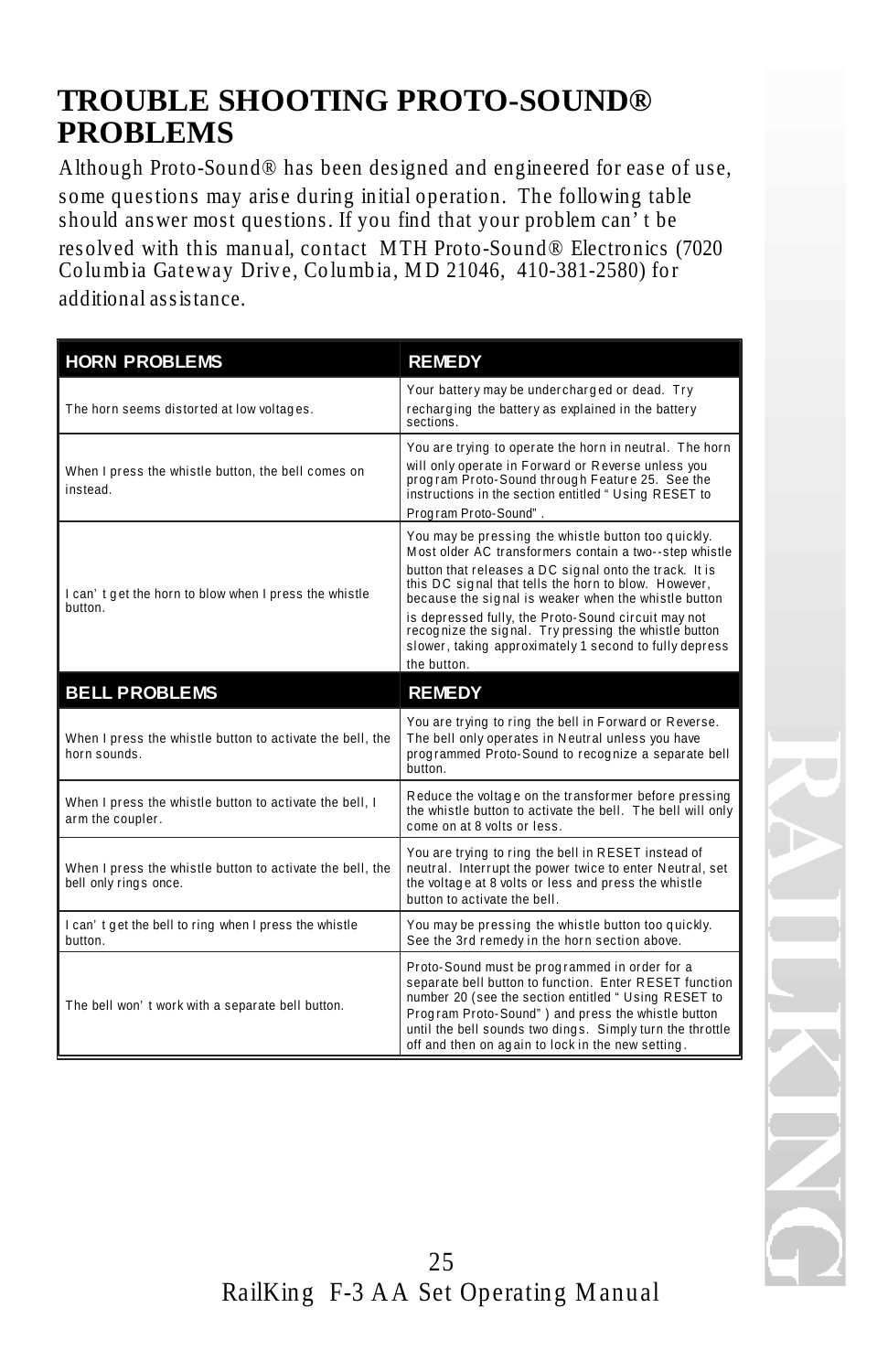| <b>COUPLER PROBLEMS</b>                                                                                                        | <b>REMEDY</b>                                                                                                                                                                                                                                                                                                                                                                                                                                                                  |  |
|--------------------------------------------------------------------------------------------------------------------------------|--------------------------------------------------------------------------------------------------------------------------------------------------------------------------------------------------------------------------------------------------------------------------------------------------------------------------------------------------------------------------------------------------------------------------------------------------------------------------------|--|
| The ProtoCoupler won't let the engine uncouple on the<br>$"$ Fly".                                                             | The power required to fire the coupler open when the<br>engine is on the "Fly" may be greater than the<br>Proto-Sound system is capable of providing. As a<br>result, you may experience times when the coupler<br>won't fire open. Unfortunately, the only solution is to<br>stop the engine and fire the coupler in Neutral. If that<br>doesn't resolve the problem, try lubricating the coupler<br>knuckle and rivet as explained in the ProtoCoupler<br>Operation section. |  |
| I can't get the coupler to arm or fire open when I press<br>the whistle button.                                                | You may be pressing the whistle button too quickly.<br>See the third remedy in the horn section above.<br>Another possibility is that Proto-Sound has been<br>programmed to turn the coupler function off. See the<br>section entitled " Using RESET to Program<br>Proto-Sound"                                                                                                                                                                                                |  |
| Only one coupler will function when I press the whistle<br>button.                                                             | Only one coupler can operate at any one time. Use<br>the coupler selection switch on the bottom of the<br>chassis to choose which coupler you want active.                                                                                                                                                                                                                                                                                                                     |  |
| <b>DIESEL START/CAB CHATTER</b>                                                                                                | <b>REMEDY</b>                                                                                                                                                                                                                                                                                                                                                                                                                                                                  |  |
| Sometimes the diesel start sounds don't occur when I<br>first turn power on.                                                   | Occasionally the diesel engine start up sounds may<br>not occur when power is turned back on within 5<br>seconds of being shut off. Wait 10 -- 15 seconds<br>before repowering.                                                                                                                                                                                                                                                                                                |  |
| Sometimes the Cab Chatter sounds don't play.                                                                                   | The Cab Chatter sounds only play in neutral and<br>Proto-Sound may be programmed to turn thesounds<br>off. See the section entitled "Using RESET to<br>Program Proto-Sound"                                                                                                                                                                                                                                                                                                    |  |
| <b>LOCKOUTPROBLEMS</b>                                                                                                         | <b>REMEDY</b>                                                                                                                                                                                                                                                                                                                                                                                                                                                                  |  |
| I can't get the engine to run after I power up the<br>transformer. It sits still with the diesel compressor<br>sounds running. | The engine is locked out into the Neutral position.<br>Follow the unlocking procedures in the Lockout<br>Section.                                                                                                                                                                                                                                                                                                                                                              |  |
| The engine won't lock out into Forward, Neutral or<br>Reverse even after the short horn blast sounds.                          | You are waiting too long to turn the throttle back on<br>after the short horn blast sounds. The power must be<br>turned back on immediately after the short horn blast<br>sounds or the engine will go back into RESET. See<br>the lockout procedure in the Lockout Section.                                                                                                                                                                                                   |  |
| <b>VOLUME PROBLEMS</b>                                                                                                         | <b>REMEDY</b>                                                                                                                                                                                                                                                                                                                                                                                                                                                                  |  |
| When I try to run the engine, the diesel volume is OFF<br>or very low.                                                         | The diesel volume has been programmed at a reduced<br>volume or to be silent. Go to RESET Feature 6 and<br>adjust the volume. See the section entitled "Using<br>RESET to Program Proto-Sound" for more information.                                                                                                                                                                                                                                                           |  |
| When I try to set the diesel volume, it resets itself to<br>the original volume after I selected the new volume.               | You are trying to set the volume with a poorly charged<br>or dead backup battery. See the section on Battery<br>Backup for more information.                                                                                                                                                                                                                                                                                                                                   |  |
| When I try to set the Diesel Volume to O Volume, I still<br>hear the cab chatter sounds.                                       | When the diesel volume is set to O, you will hear the<br>Cab Chatter sounds because setting the diesel volume<br>only controls the sound of the diesel engine itself. All<br>other sounds, including Cab Chatter, the horn and bell<br>will continue to play at the volume level set by the<br>manual volume control knob located on the bottom of<br>the chassis. See the section entitled " Proto-Sound<br>Volume Adjustment" for more information.                          |  |
| The sounds seem distorted, especially when the<br>whistle or bell is activated.                                                | The overall Proto-Sound volume has been set to high<br>creating the distorted sounds. Try turning the volume<br>control knob located on the bottom of the chassis<br>counter clockwise to reduce the overall volume level.                                                                                                                                                                                                                                                     |  |

KUN

**ELS**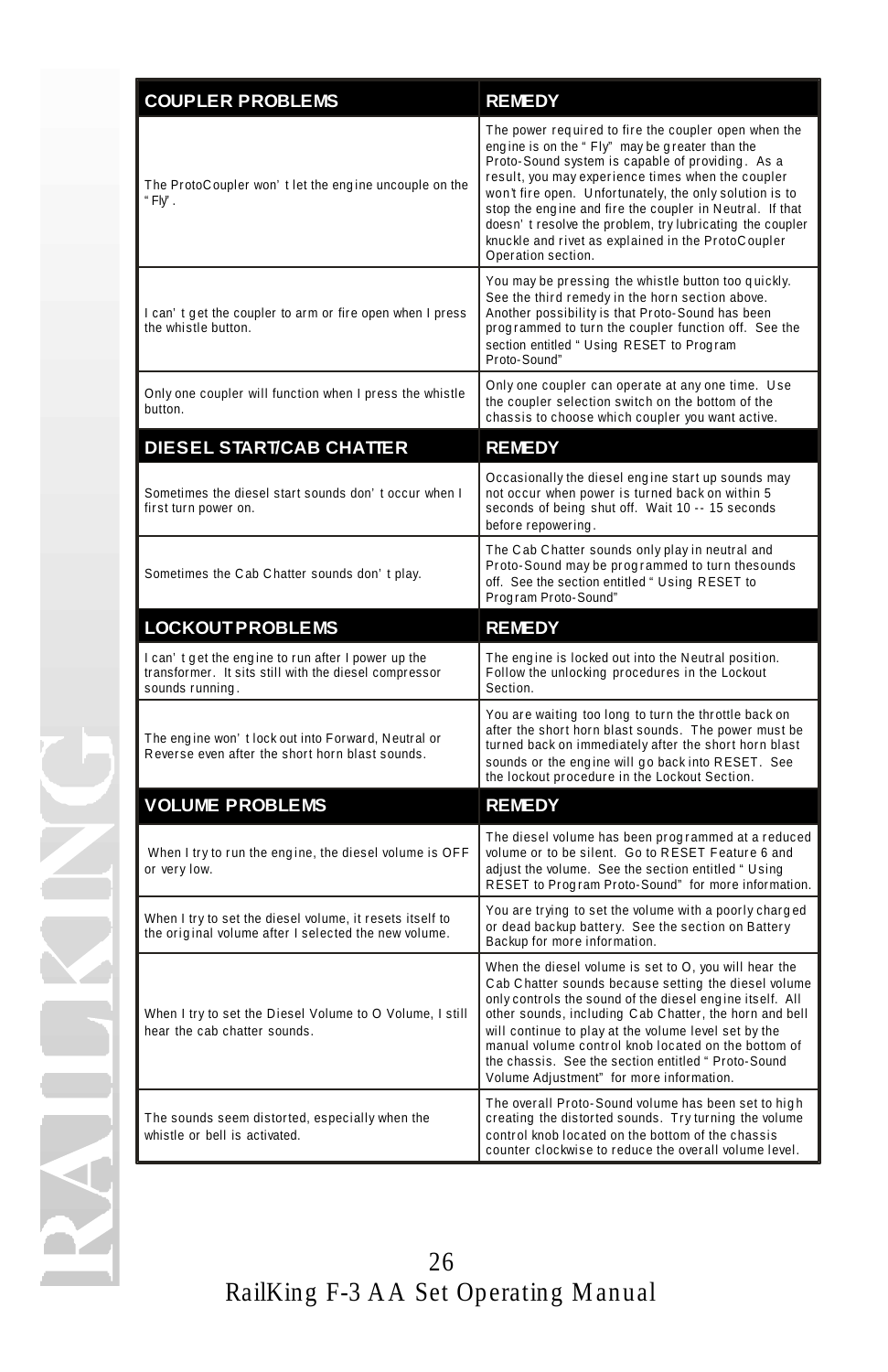| <b>BATTERY PROBLEMS</b>                                                                                                                                                                             | <b>REMEDY</b>                                                                                                                                                                                                                                                                                                                                                                                                                                                                                                                                                                                                                                                                                                                                        |
|-----------------------------------------------------------------------------------------------------------------------------------------------------------------------------------------------------|------------------------------------------------------------------------------------------------------------------------------------------------------------------------------------------------------------------------------------------------------------------------------------------------------------------------------------------------------------------------------------------------------------------------------------------------------------------------------------------------------------------------------------------------------------------------------------------------------------------------------------------------------------------------------------------------------------------------------------------------------|
| I get no sounds when the engine shifts between the<br>direction states.                                                                                                                             | The battery may be dead or needs charging. See the<br>Battery Backup section for more information.                                                                                                                                                                                                                                                                                                                                                                                                                                                                                                                                                                                                                                                   |
| After I turn off my transformer, my engine continues to<br>make sounds before quitting with a ding of its bell.                                                                                     | Proto-Sound continues to sound for approximately 10<br>seconds after power to the track has been shut off.                                                                                                                                                                                                                                                                                                                                                                                                                                                                                                                                                                                                                                           |
| The sounds distort at low voltages.                                                                                                                                                                 | The battery is insufficiently charged or dead. Follow<br>the recharging instructions found in the section entitled<br>" Self Recharging Battery Backup System".                                                                                                                                                                                                                                                                                                                                                                                                                                                                                                                                                                                      |
| A repeating horn blast occurs after the power has<br>been shut down.                                                                                                                                | The battery is insufficiently charged or dead. Follow<br>the recharging instructions found in the section entitled<br>" Self Recharging Battery Backup System".                                                                                                                                                                                                                                                                                                                                                                                                                                                                                                                                                                                      |
| <b>RESETPROBLEMS</b>                                                                                                                                                                                | <b>REMEDY</b>                                                                                                                                                                                                                                                                                                                                                                                                                                                                                                                                                                                                                                                                                                                                        |
| When I first turn the power on, the engine will not<br>begin to run. I have to turn the throttle off and then on<br>again to get the engine to operate.                                             | This is normal behavior. When power to the track is<br>first turned on, Proto-Sound enters a "RESET" phase<br>at which time the engine undergoes a system check.<br>Power must be interrupted to get the engine into the<br>Forward Phase. See the section entitled "DCRU<br>Reverse Unit Operation" for more information.                                                                                                                                                                                                                                                                                                                                                                                                                           |
| Whenever I interrupt the power from RESET to enter<br>Forward, the engine goes back into RESET instead of<br>Forward. I know this occurs because the bell dings<br>twice.                           | Whenever Proto-Sound enters RESET after power has<br>been off for more than 15 seconds, the microprocessor<br>initiates a system check to determine that everything is<br>in working order. This system check requires 2.2<br>seconds to complete during which time the engine will<br>play the diesel startup sounds. We recommend that<br>you don't interrupt the power in RESET until the diesel<br>startup sounds have completed. This will guarantee<br>that the system check will have been completed since<br>the startup sounds take longer than 2.2 seconds to<br>play. If the problem persists, we recommend that you<br>operate the throttle with a slower movement as you<br>interrupt the power in RESET and enter the Forward<br>Phase |
| <b>BRAKE SOUND PROBLEMS</b>                                                                                                                                                                         | <b>REMEDY</b>                                                                                                                                                                                                                                                                                                                                                                                                                                                                                                                                                                                                                                                                                                                                        |
| When the transformer is throttled down, the sounds<br>won't play.                                                                                                                                   | The brake features has not been activated. See the<br>section on activating the brake feature for more<br>information. The throttle voltage setting on the<br>transformer is either not starting high enough or<br>ending low enough to trigger the brakes sounds. Try<br>increasing the throttle setting to 14 volts or higher<br>before throttling down to 8 volts or less.                                                                                                                                                                                                                                                                                                                                                                        |
| The brake sounds continue to play even after the<br>engine stops.                                                                                                                                   | The brake feature sound record lasts for three<br>seconds. With practice you can control how quickly<br>you should stop the engine to keep it in sequence with<br>the sound of the brake's squeaking.                                                                                                                                                                                                                                                                                                                                                                                                                                                                                                                                                |
| The brake feature was activated in neutral after the<br>engine was running in forward, but the brake sounds<br>would not play when triggered after the engine went<br>back into forward or reverse. | The brake feature will only remain enabled if it is<br>triggered in the first direction state you enter after<br>activating the feature in neutral. You cannot interrupt<br>the power twice to enter another direction state and<br>still have the brake feature active. Therefore, in order<br>to make the brake sound feature operate in forward,<br>you must first activate the feature in the neutral<br>position that occurs after the engine was in the reverse<br>state.                                                                                                                                                                                                                                                                      |
| After triggering the brake sound and stopping the<br>engine in neutral, the engine begins making passenger<br>station sound effects.                                                                | After you trigger the brake sounds, you cannot stop<br>the engine in neutral and leave the track power on<br>without activating the passenger station sounds. If you<br>don't want to hear the passenger station sounds after<br>entering neutral, turn the power off for three seconds<br>to disable the passenger station sound effects.                                                                                                                                                                                                                                                                                                                                                                                                           |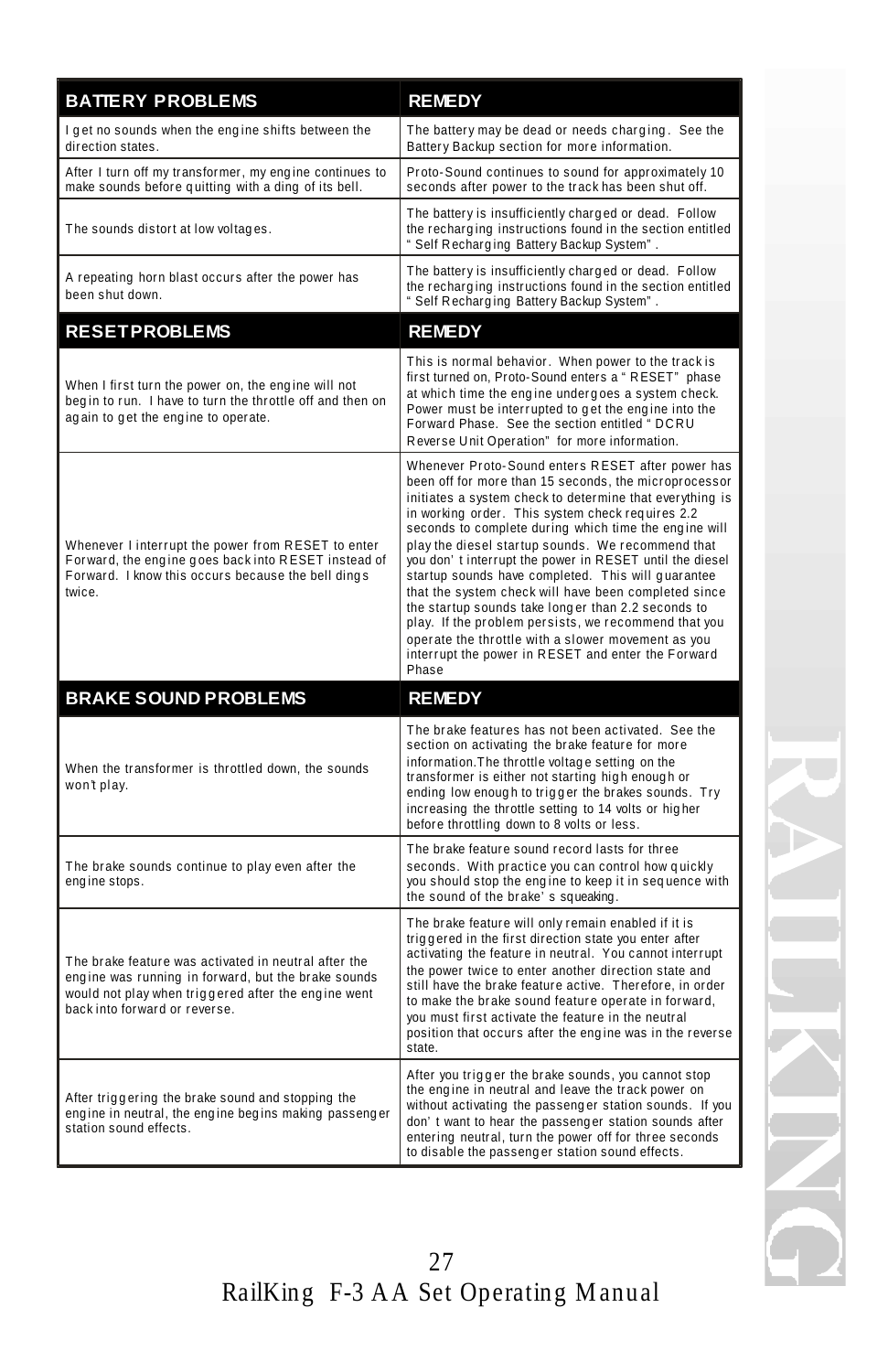| <b>PFA PROBLEMS</b>                                                                            | <b>REMEDY</b>                                                                                                                                                                                                                                                                 |
|------------------------------------------------------------------------------------------------|-------------------------------------------------------------------------------------------------------------------------------------------------------------------------------------------------------------------------------------------------------------------------------|
| The PFA feature does not begin even after stopping<br>the engine and hearing the brake sounds. | The power was not turned back on once the engine<br>enter the neutral state thus disabling PFA. The<br>transformer throttle was interrupted too quickly in<br>neutral thus disabling PFA. Leave the throttle on in<br>neutral until after the PFA arrival message plays.      |
| The PFA sound effects occasionally repeat<br>themselves.                                       | Proto-Sound has a built--in random number generator<br>that randomly selects each sound clip to play.<br>Because there are only a total of 8 sound clips<br>available in each PFA event, it is probable that a<br>sound can occasionally be repeated one or more<br>times.    |
| Once in PFA, the engine never goes in reverse.                                                 | So that the passenger station sound effects and<br>operation is as realistic as possible, Proto-Sound<br>disables the reverse unit state whenever PFA is<br>enabled. This way the engine never goes into reverse<br>as the operator cycles through the various PFA<br>events. |
| When the engine enters PFA event 5, the bell<br>automatically comes on.                        | PFA has a built--in command to turn on the bell when<br>the system enters Event 5. After approximately 15<br>rings of the bell, it automatically will turn off.                                                                                                               |
| Whenever PFA is enabled, pressing the whistle and<br>bell buttons has no affect.               | Because PFA must control various effects in each PFA<br>event, the bell and whistle functions are disabled until<br>either the PFA events have been completed, or the<br>engine is shut down for 3 or more seconds.                                                           |
| I can't get PFA to begin when the engine is stopped in<br>the neutral position.                | It is possible that PFA was never enabled or has been<br>disabled. Try reactivating the feature by holding down<br>the bell button for three or more seconds.                                                                                                                 |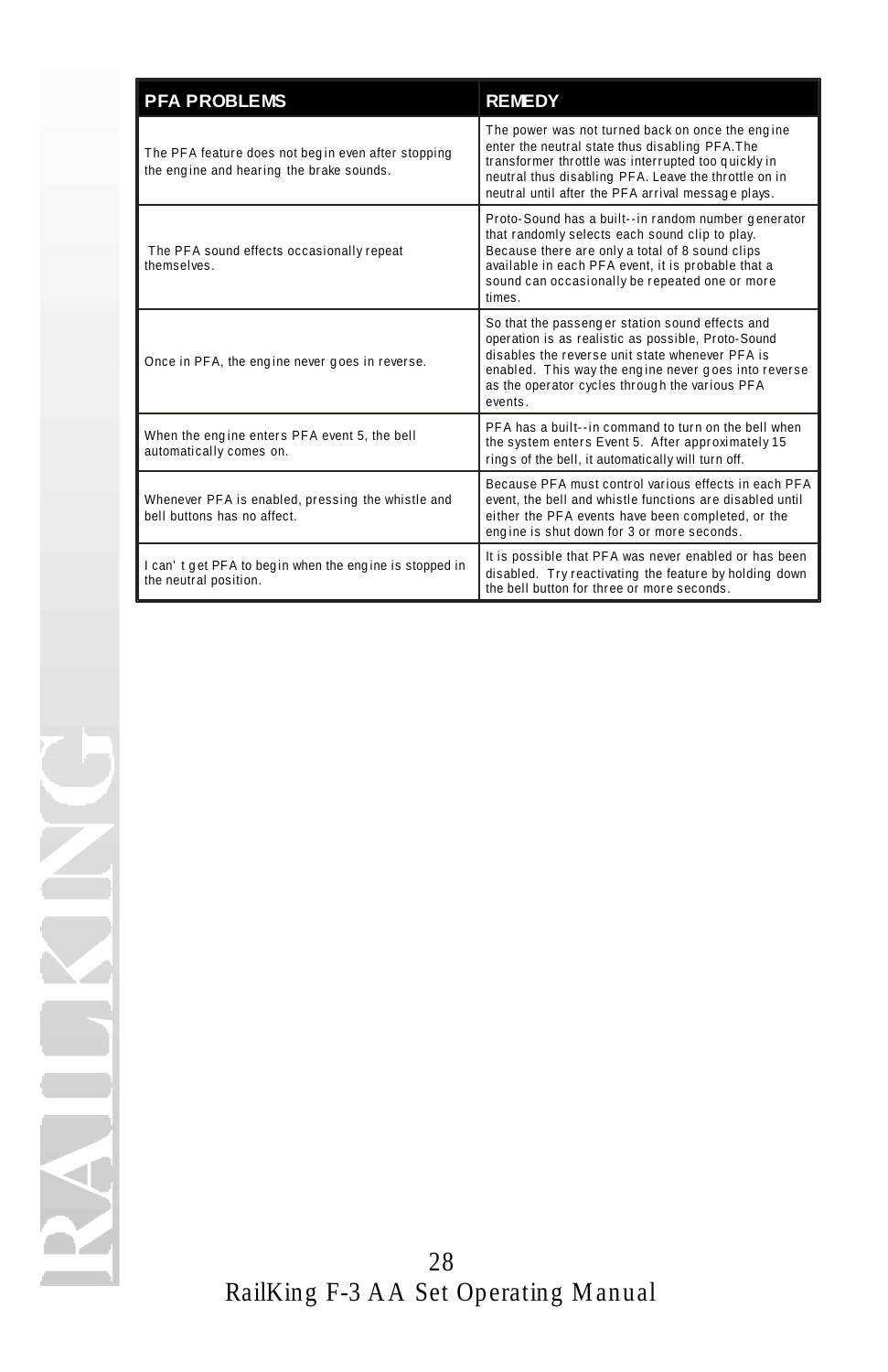# **PROTO-SOUND RESET FEATURE CHART**

 The following chart lists the available features found in your Proto-Sound® equipped locomotive. The default settings for each feature as well as the operation sequence of the feature are listed in separate columns. You can reset all features to their original factory settings by accessing Feature 18 in RESET and press and hold the transformer whistle button until you hear a soft, warbled bell sound.

| <b>RESET#</b> | <b>OPERATION</b>              | <b>DEFAULT</b>          | <b>CLANKS/CLINKS</b> |  |
|---------------|-------------------------------|-------------------------|----------------------|--|
| l 6           | Engine Volume                 | Full Volume             | 1 Clank/1 Clink      |  |
| 10            | Coupler ON/OFF<br>Coupler ON  |                         | 2 Clanks/0 Clinks    |  |
| 18            | <b>Reset Default Settings</b> |                         | 3 Clanks/3 Clinks    |  |
| 23            | Cab Chatter ON/OFF            | Cab Chatter ON          | 4 Clanks/3 Clinks    |  |
| 25            | Horn In Neutral               | Horn In Neutral OFF     | 5 Clanks/0 Clinks    |  |
| 27            | <b>RESERVED</b>               | <b>RESERVED</b>         |                      |  |
| 28            | Brake/PFA Enabled             | Brake/PFA ON            | 5 Clanks/3 Clinks    |  |
| 40            | Lockout Enabled               | Lockout OFF             | 8 Clanks/0 Clinks    |  |
| $\vert$ 45    | Squeaking Brakes              | <b>Brakes Always ON</b> | 9 Clanks/0 Clinks    |  |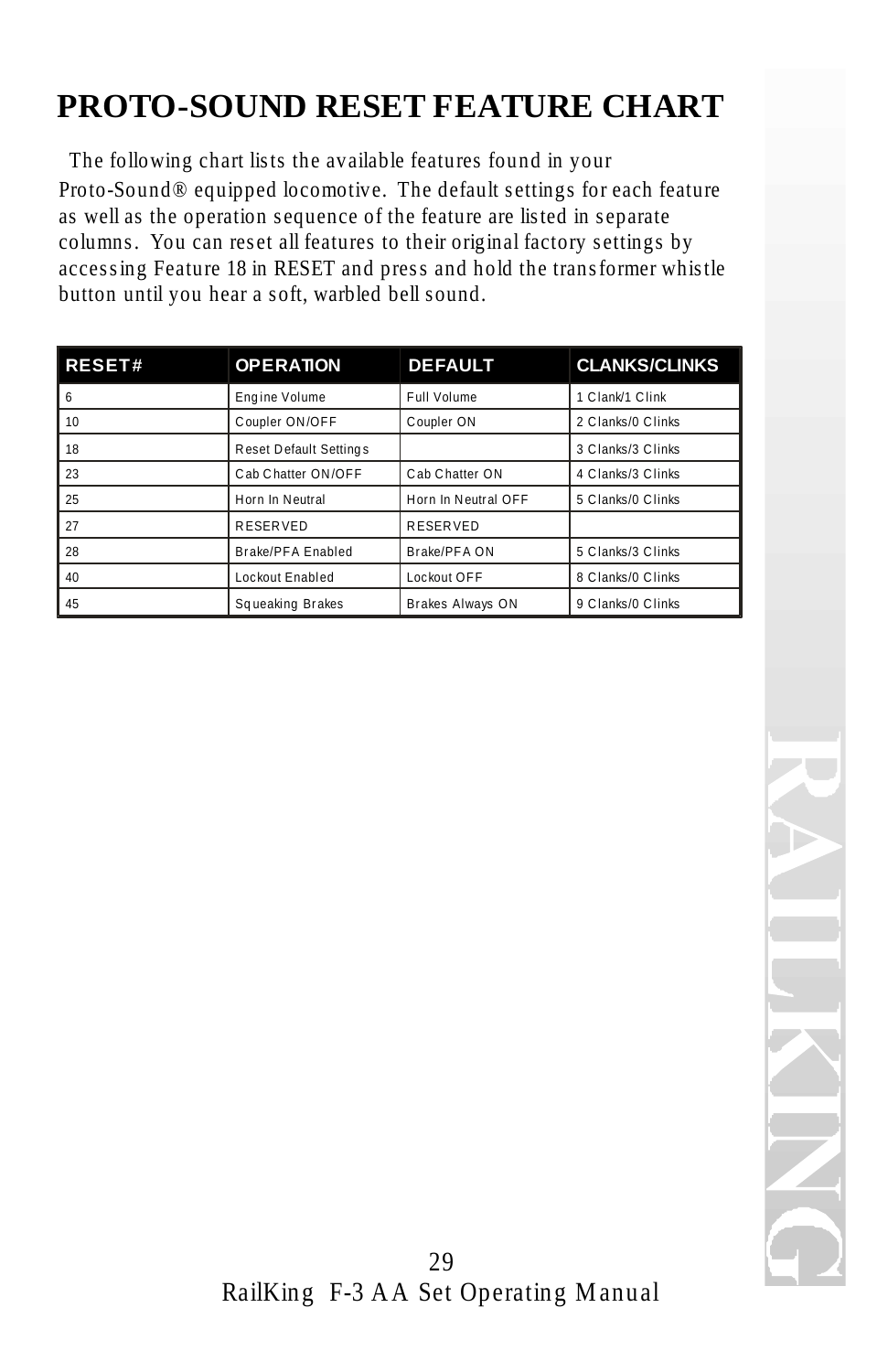# **TRANSFORMER WIRING CHART**

 Proto-Sound® is designed to work with any standard AC transformer that uses a "Pure Sine-Wave" format. The chart below lists the many Lionel® compatible transform ers, such as the Lionel KW or ZW models. In addition, the chart details how the terminals on these compatible transformers should be attached to your layout. The Trainmaster system from Lionel® (marked with an asterisk below) will not function correctly with Proto-Sound® without disrupting the sound effects. Therefore, whenever Proto-Sound® senses that the Trainmaster system is being used, it automatically disables Proto-Sound® sound effects. The operator retains control over the engine, but no sound effects will play.

| <b>Transformer</b><br>Model    | <b>Center Rail</b>        | <b>Outside Rail</b>       | Min/Max.<br>Voltage | Power<br>Rating | <b>Transformer</b><br><b>Type</b> |
|--------------------------------|---------------------------|---------------------------|---------------------|-----------------|-----------------------------------|
| Lionel 1032                    | U                         | A                         | $5 - 16v^*$         | 90-Watt         | Standard                          |
| Lionel 1032M                   | U                         | A                         | $5 - 16v^*$         | 90-Watt         | Standard                          |
| Lionel 1033                    | U                         | A                         | $5 - 16v^*$         | 90-Watt         | Standard                          |
| Lionel 1043                    | U                         | A                         | $5 - 16v^*$         | 90-Watt         | Standard                          |
| Lionel 1043M                   | U                         | A                         | $5 - 16v^*$         | 90-Watt         | Standard                          |
| Lionel 1044                    | U                         | A                         | $5 - 16v^*$         | 90-Watt         | Standard                          |
| Lionel 1053                    | U                         | A                         | $8 - 17v$           | 60-Watt         | Standard                          |
| Lionel 1063                    | U                         | A                         | $8 - 17v$           | 60-Watt         | Standard                          |
| All-Trol                       | Left Terminal             | <b>Right Terminal</b>     | $0-24v$             | 300-Watt        | Electronic                        |
| Cab-1/Powerma<br>ster          | A                         | U                         | $0 - 18v$           | 135V.A.         | Electronic                        |
| Dallee Hostler                 | Left Terminal             | Right Terminal            |                     |                 |                                   |
| Lionel LW                      | A                         | U                         | $8-18v$             | 75-Watt         | Standard                          |
| Lionel KW                      | A or B                    | U                         | $6-20v$             | 190-Watt        | Standard                          |
| MRC Tech II                    | Left Terminal             | 2 <sup>nd</sup> From Left | $0 - 15v^*$         | 40V.A.          | Electronic                        |
| Lionel MW (not<br>recommended) | Outside Track<br>Terminal | Inside Track<br>Terminal  | $5 - 16v^*$         | 50V.A.          | Electronic                        |
| R.O.W.                         | Red Terminal              | <b>Black Terminal</b>     | $0 - 24v$           | 384-Watt        | Standard                          |
| Lionel RS-1                    | <b>Red Terminal</b>       | <b>Black Terminal</b>     | $0-18v$             | 50V.A.          | Electronic                        |
| Lionel RW                      | U                         | A                         | $9 - 19v$           | 110-Watt        | Standard                          |
| Lionel SW                      | U                         | A                         | Unknown             | 130-Watt        | Standard                          |
| Lionel TW                      | U                         | A                         | $8-18v$             | 175-Watt        | Standard                          |
| Lionel ZW                      | A or D                    | U                         | $8-20v$             | 275-Watt        | Standard                          |
| MTH Z4000                      | Red                       | <b>Black</b>              | $5 - 21v$           | 390-Watt        | Electronic                        |

*\*Proto-Sound needs over 14 volts of power to work properly. Overloading or using in-line accessories with this transformer may lower the peak voltage below Proto-Sound's requirements.*

#### 30 RailKing F-3 AA Set Operating Manual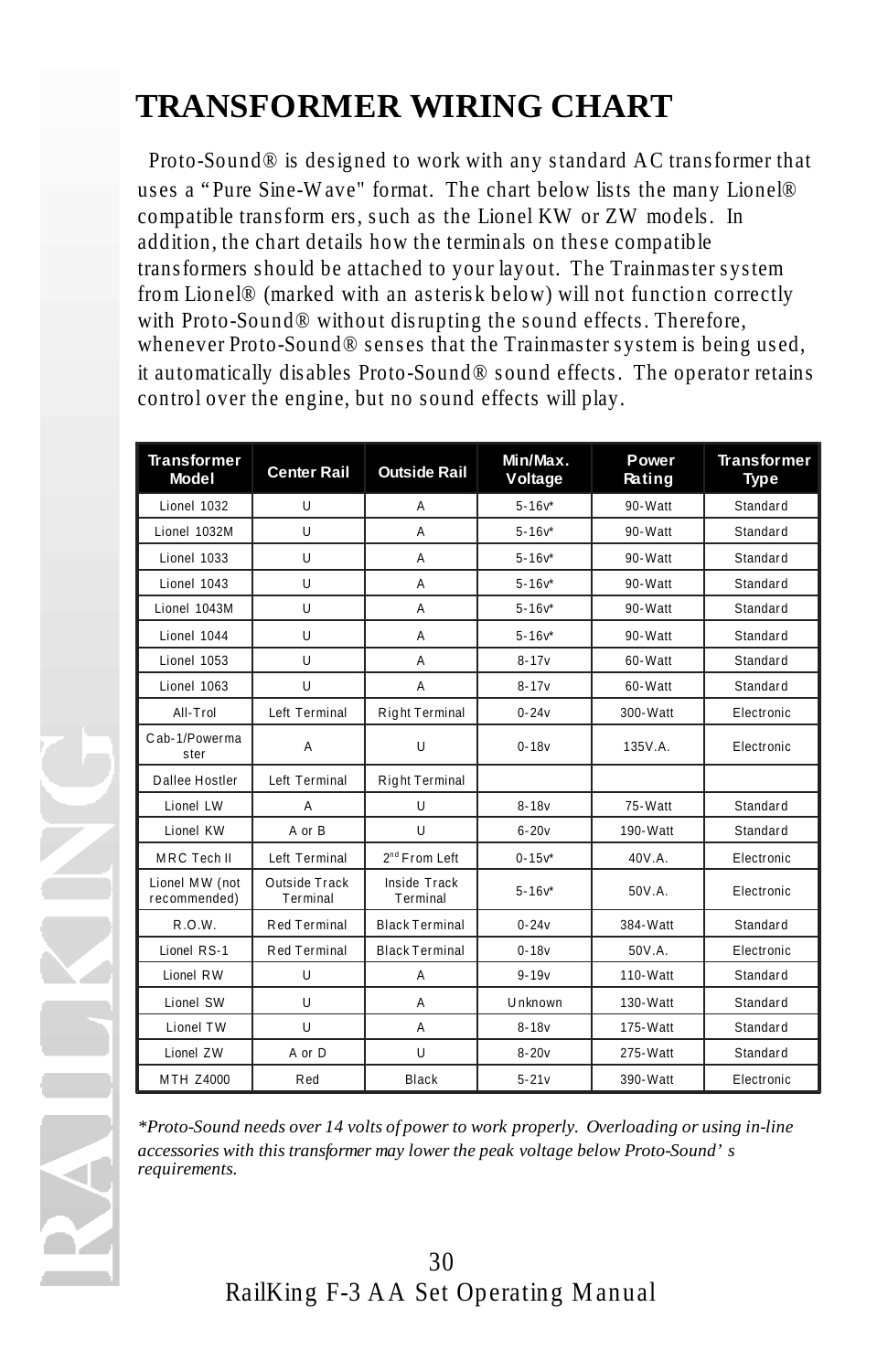# **O-31 OPERATION**

 While the RailKing F-3 AA Set diesel is more than capable of operating on O-31 curves and switches, you may find that certain light cars are prone to derailing when being pulled or pushed by the RailKing F-3 AA Set through O-31 switches. Should this occur, we suggest adding weight to the cars making them heavier and less likely to derail.